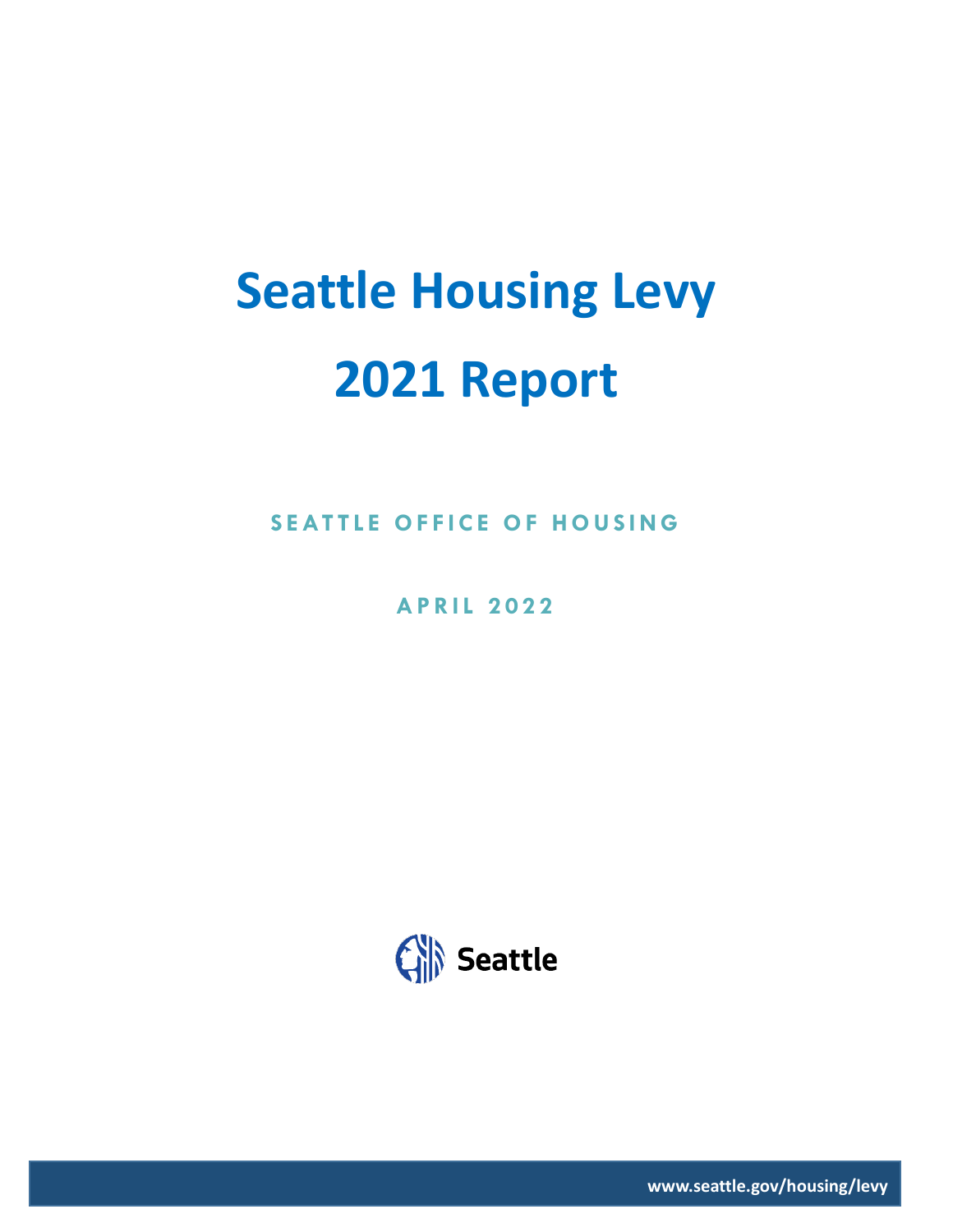#### **HOUSING LEVY OVERSIGHT COMMITTEE, 2022**

Ann T. Melone, Chair, U.S. Bancorp Community Development Corporation Beth Boram, Beacon Development Group Vallerie Fisher, Southeast Seattle Resident Joel C. Ing, Edge Developers Erin Christensen Ishizaki, Mithun Damien James, The Northwest School Patience M. Malaba, Housing Development Consortium of Seattle-King County Colin Morgan-Cross, Mercy Housing Northwest Denise Rodriguez, Washington Homeownership Resource Center Pradeepta Upadhyay, Inter\*Im Community Development Association Dan Wise, Catholic Community Services of King County Cara Kadoshima Vallier, Acting Representative for the Office of Mayor Bruce Harrell Traci Ratzliff, Seattle City Council Central Staff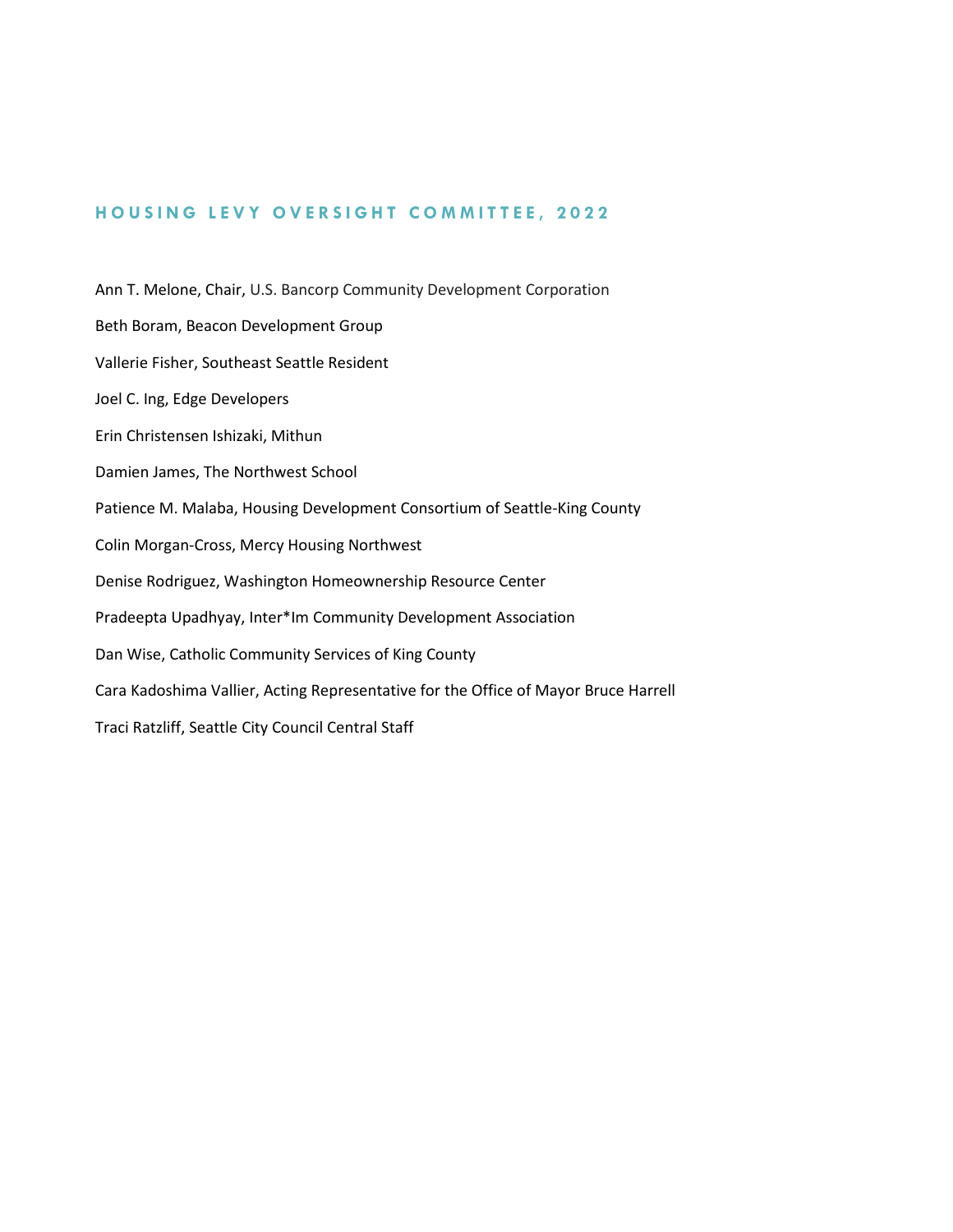

The Office of Housing produces an annual report on the progress toward the goals of the Seattle Housing Levy, passed in 2016. The 2019 report led off with a reference to the emergent COVID-19 crisis: "At the time of writing, we are just beginning to glimpse the impacts of this global crisis on local and national economies.… [It] will require bold, unprecedented action to ensure families and individuals are stably housed and not displaced or forced into homelessness."

Today, two years later, the impacts of the pandemic continue to place exceptional strains on those who face health crises and economic insecurity. It has exposed the precariousness of many of our neighbors' housing stability, potentially jeopardized by just a few missed paychecks. It has underscored that homelessness, which had already reached a crisis level in Seattle and other major cities throughout the country, is also a health care emergency. And it has made clear, more than ever, that our collective health depends on people being stably housed.

The Levy has been an important instrument to deliver the kind of bold, unprecedented action that we called for in 2019. Over the past two years, City staff leveraged the Levy's capacity to respond quickly and nimbly to evolving conditions while continuing to deliver on its goals. As we near the expiration of the 2016 Housing Levy period in 2023, we reflect on the incredible, and necessary, accomplishments of these Levy investments thus far, while recognizing that the need for more affordable housing throughout the city is greater than ever.

This report describes all Levy investments made in 2021 and demonstrates that each of the Levy programs remains on track to meet or exceed the production goals set forth in the Levy ordinance, with the following programs already exceeding their goals in the fifth year of the 2016 Levy.

- The Rental Production and Preservation Program has exceeded its seven-year goals by 26%, supporting the creation of over 2,700 new affordable rental homes and the preservation 445 existing rental homes through reinvestment.
- The Homeownership Program has exceeded its seven-year goals by 12%, assisting 314 low-income homeowners and first-time homebuyers.

The companion **2021 Annual Housing Investments Report** provides detailed demographic data along with maps showing the locations of Levy-funded and other housing investments throughout the city. We hope that this information is helpful to all readers and conveys the Housing Levy's role in positioning Seattle to deliver not only housing affordability, but also resiliency in times of crisis.

Sincerely,

an T. Melve

Ann T. Melone Chair, Housing Levy Oversight Committee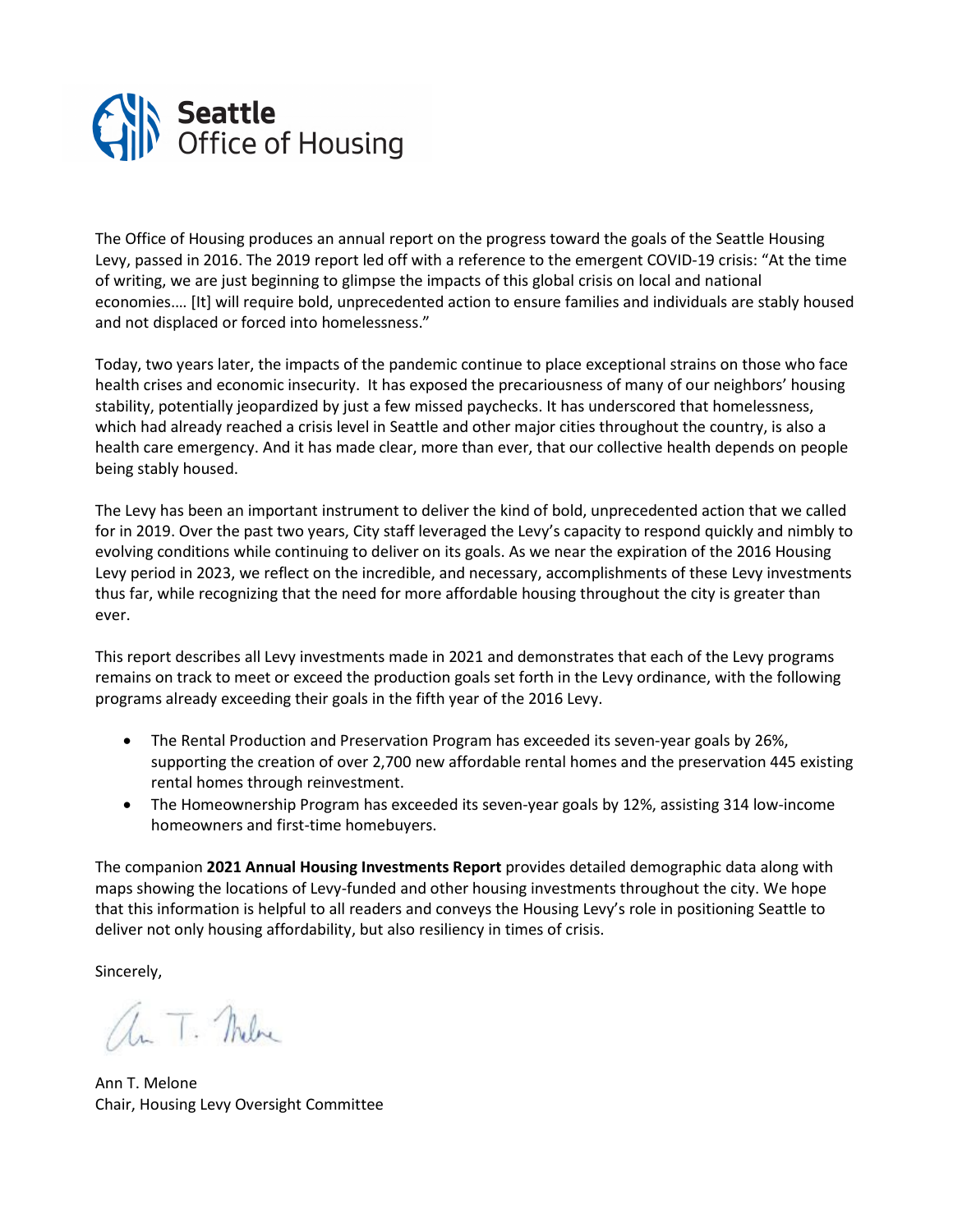# **TABLE OF CONTENTS**

<span id="page-3-0"></span>

| HOMELESSNESS PREVENTION AND HOUSING STABILITY SERVICES PROGRAM  12 |  |
|--------------------------------------------------------------------|--|
|                                                                    |  |
|                                                                    |  |
|                                                                    |  |
|                                                                    |  |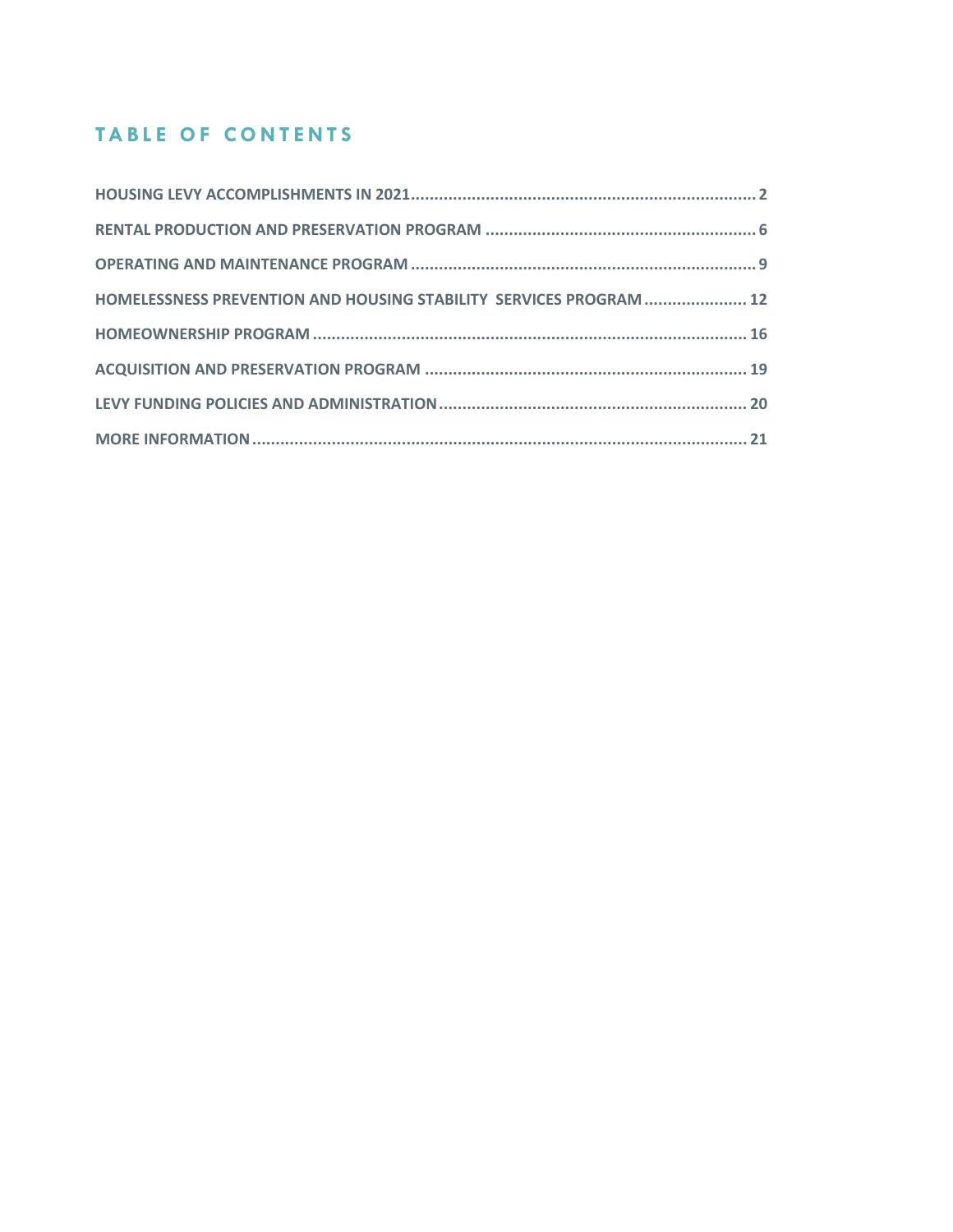# HOUSING LEVY ACCOMPLISHMENTS IN 2021

The Seattle Housing Levy passed in 2016 provides \$290 million over seven years for housing production, preservation, and assistance. The current Housing Levy builds on a history of voter support that has provided a significant, consistent resource for affordable housing in Seattle for the past 40 years. Housing Levy funding has complemented investments by other public and private fund sources and created affordable housing that serves thousands of Seattle residents each year. This report presents Levy-supported housing development and programs; a full summary of City housing investments, including demographics of households served, can be found in the **Office of Housing 2021 Investments Report.**

# **Rental Production and Preservation**

In 2021, this program awarded \$14.2 million in Levy funds to two housing development projects that will provide 213 affordable apartments, as well as \$1 million for two affordable housing preservation projects. To achieve these rapid results in the midst of the COVID-19, in 2020 a pilot initiative accelerated one year of Levy resources, such that almost two years of Levy proceeds designated for the Rental Production and Preservation Program were dedicated to this pilot initiative last year. As a result, the total Levy funds awarded in 2021 for rental production and preservation was markedly smaller than in previous years. However, the Rental Production and Preservation Program has already exceeded its 7-year goals, and will continue to do so in the final years of the 2016 Housing Levy program period.

# **Operating and Maintenance**

From the inception of the 2016 Levy through 2021, Operating and Maintenance contracts have been executed for seven Levy-funded buildings, including three contracts executed this year, serving extremely low-income and homeless residents. In 2021, Operating and Maintenance contracts were executed for three affordable housing developments, committing an estimated \$14.3 million to support the operation and maintenance of 195 affordable rental homes. As of the end of 2021, five years into the 2016 Housing Levy program period, the Operating and Maintenance Program is 94% of the way to meeting its 7-year goal.

In addition to these executed Operating and Maintenance contracts, OH has made preliminary commitments to two buildings that have been awarded Rental Production and Preservation Program funds, including one awarded in 2021, but that have not yet been completed. Those preliminary commitments include up to 148 homes that may be supported through this program. These preliminary commitments are provided as an "up to" amount demonstrating OH commitment to the project but recognizing that other operating subsidies may be secured.

# **Homelessness Prevention and Housing Stability Services**

In 2021, Seattle's Human Services Department provided \$2.07 million in Levy funds, combined with other City funds, to community-based agencies for homelessness services and rental assistance. The program assisted 421 households at imminent risk of eviction and homelessness to maintain stable housing, and 117 households to move into housing after living in their car, shelter, or on the street. As of the end of 2021, five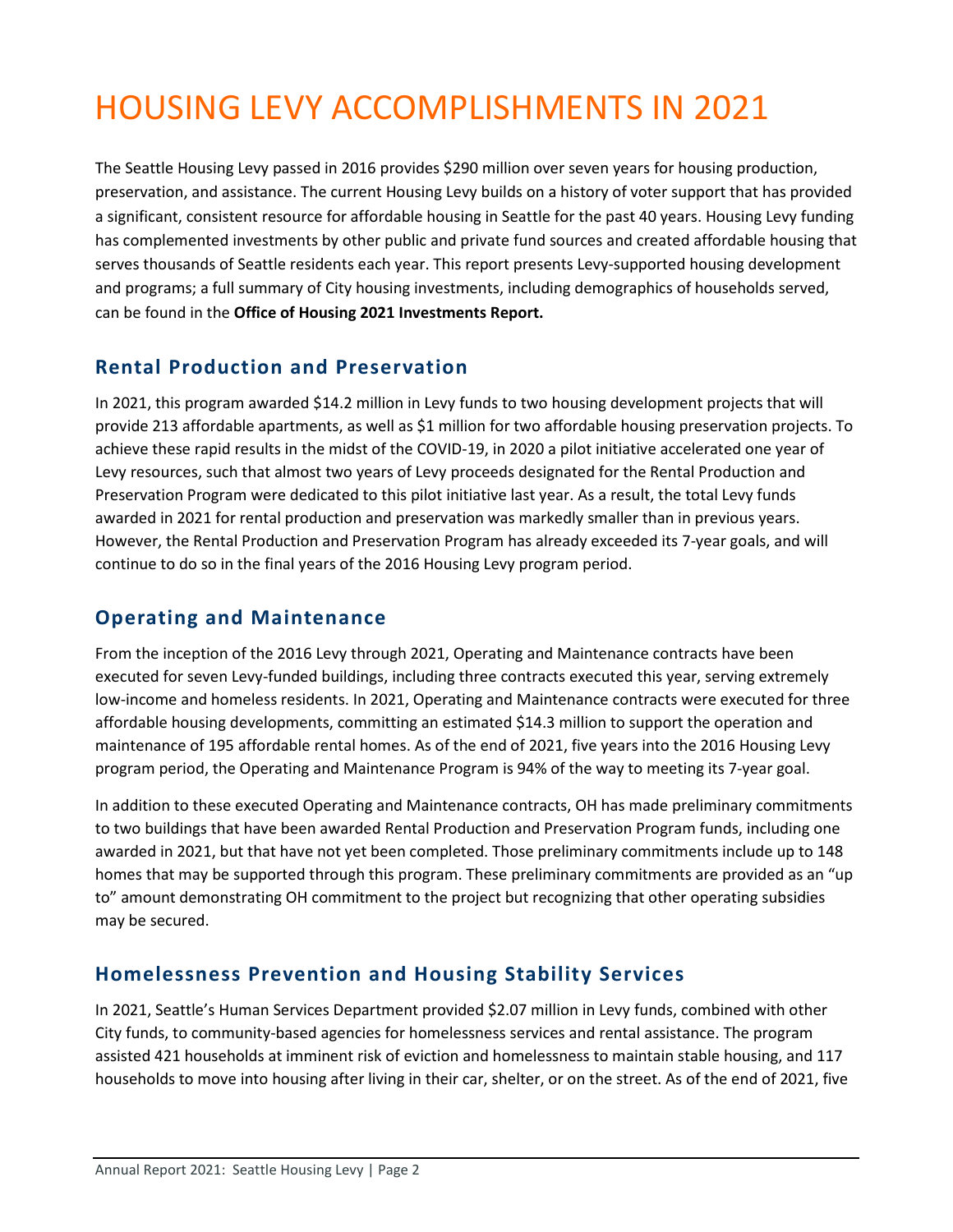years into the 2016 Housing Levy program period, the Homelessness Prevention and Housing Stability Services Program is 74% of the way to meeting its 7-year goal.

# **Homeownership**

In 2021, the Homeownership program awarded \$4.08 million for housing development, acquisition, and purchase assistance loans, and over \$151,000 in home repair grants. This program funded construction of 33 new permanently affordable for-sale homes, across three developments, that will be available for purchase by low-income, first-time buyers over the next few years. Nine low-income, first-time homebuyers achieved homeownership through Levy-funded purchase assistance loans and resales of permanently affordable homes that had received OH investment in the past. The Homeowner Stabilization Fund helped three existing homeowners avoid foreclosure while simultaneously positioning the City and the program administer to respond quickly to potential foreclosures as pandemic-related legal protections conclude. The program also provided 23 grants for urgent home repairs to low-income homeowners, ensuring they can remain safely and affordably in their current homes.

The Homeownership Program has exceeded its 7-year goals in the fifth year of the 2016 Housing Levy program period. Over the next two years, the Office of Housing will continue to support low-income homeowners and first-time homebuyers through the Homeownership Program, while planning for a proposed renewal and expansion of the Housing Levy in 2023.

# **Acquisition and Preservation Loans**

Three Acquisition and Preservation loans totaling \$24.4 million closed in 2021. Two of these loans supported two site acquisitions, and one loan supported the acquisition of a newly constructed multifamily residential building for the rapid creation of affordable apartments. In total, loans made through the Acquisition and Preservation Program in 2021 will support the creation of a total of 657 affordable apartments.

Over the course of the 2016 Levy reporting period thus far, OH has made twelve loans under the Acquisition and Preservation Program totaling approximately \$77.7 million, \$20.5 million of which have been repaid in prior years. In total these loans, which closed between 2017 and 2021 inclusive, will support the creation of 1,802 affordable apartments.

# **Administration**

The Housing Levy ordinance sets aside 9% of Levy proceeds for administration. In 2021, OH expended \$3.08 million for overall Levy administration and the Human Services Department expended \$129,750 to administer the Rental Assistance program. Unspent funds are reserved for later years of the Levy when inflation is expected to push administrative costs above the annual allocation.

# **Summary of Levy Funding and Housing Outcomes**

The 2016 Housing Levy ordinance set forth the total funding and housing goals for each program over the seven years of the levy, with the reporting period beginning in 2017. Based on cumulative outcomes over the first five years of the current levy period, two programs—the Rental Production and Preservation Program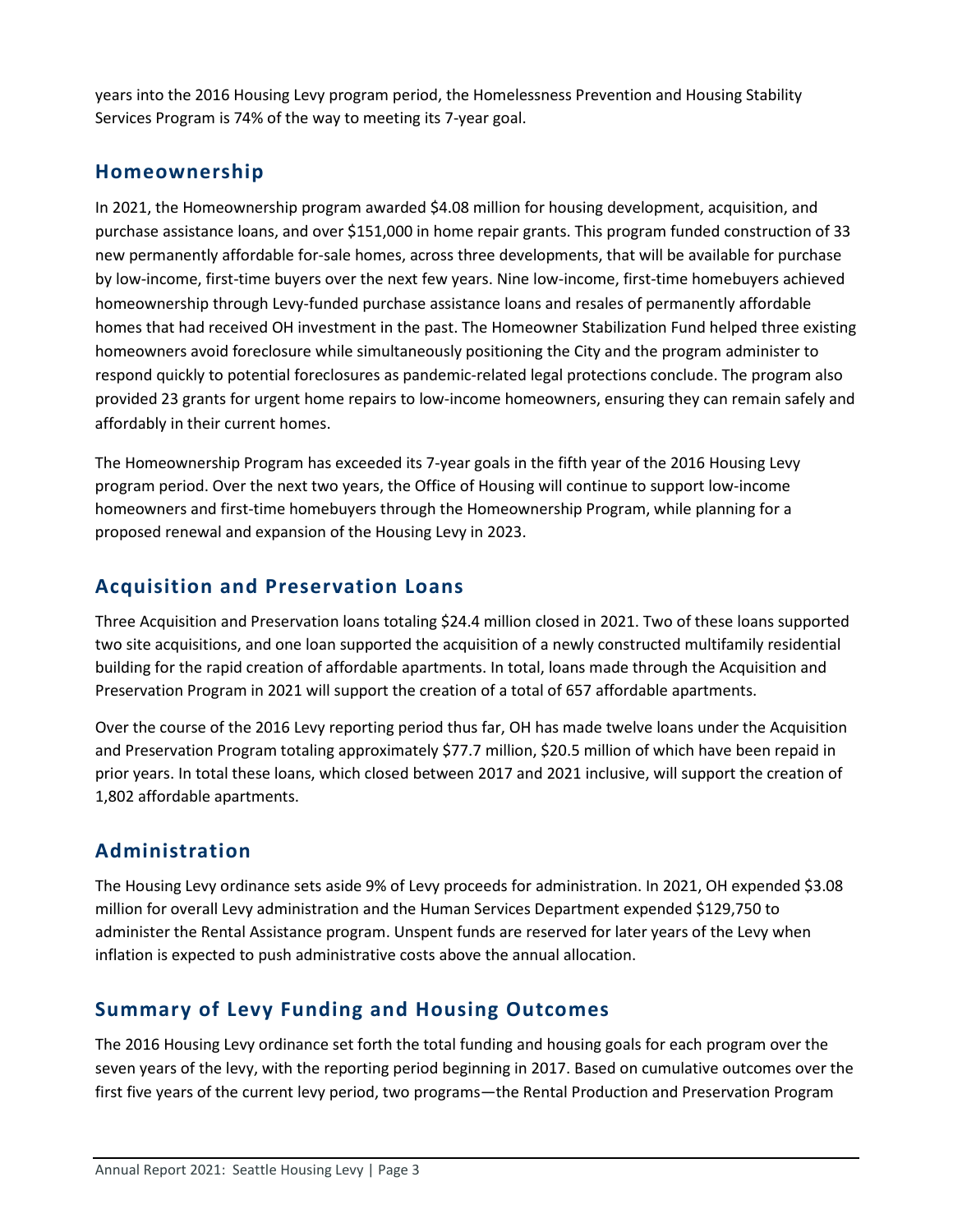and the Homeownership Program—have already exceeded their seven-year goals. The Operating and Maintenance Program is on track to exceed its seven-year goals, and the Homelessness Prevention and Housing Stability Services Program is on track to meet its seven-year goals by the end of 2023.

|                                                                   | <b>Funding</b>                                |                                                         |                                                   | <b>Housing Outcomes</b>                                                                         |
|-------------------------------------------------------------------|-----------------------------------------------|---------------------------------------------------------|---------------------------------------------------|-------------------------------------------------------------------------------------------------|
|                                                                   | 7-year Funds                                  | 5-year Funds                                            | 7-year                                            | 5-year                                                                                          |
| Levy Program                                                      | Allocated                                     | Committed                                               | Goals                                             | <b>Outcomes</b>                                                                                 |
|                                                                   | 2017-23                                       | 2017-21                                                 | 2017-23                                           | 2017-21                                                                                         |
| <b>Rental Production and</b>                                      |                                               |                                                         | 2,150 units added                                 | 2,709 units added                                                                               |
| Preservation                                                      | \$152.2 M<br>\$201 M                          |                                                         | 350 units<br>reinvestment                         | 445 units reinvestment                                                                          |
| Operating and<br>Maintenance <sup>1</sup>                         | \$42 M                                        | \$35.4 M<br>contracted / up<br>to \$10.8 M<br>committed | 510 units                                         | 481 units contracted / up<br>to 148 units with<br>preliminary commitments<br>of funding support |
| Homelessness<br>Prevention / Housing<br><b>Stability Services</b> | \$11.5 <sub>M</sub>                           | \$7.5 M                                                 | 4,500<br>households                               | 3,312 households                                                                                |
| Homeownership <sup>2</sup>                                        | \$14.3 M                                      | \$16.4 M                                                | 280<br>households                                 | 314 households                                                                                  |
| Acquisition and<br>Preservation <sup>3</sup>                      | No separate<br>allocation for<br>this program | \$77.7 M total/<br>\$20.5 M loans<br>repaid             | No 7-year goal<br>associated with<br>this program | 1,802 units                                                                                     |

# **2016 Housing Levy Funding Allocations and Housing Outcomes**

<span id="page-6-0"></span> $1$  Operating and Maintenance Program makes preliminary funding commitments to enable projects to proceed with predevelopment. For some projects, the units and funding amounts will be reduced as rental vouchers and other operating subsidies are secured.

<span id="page-6-1"></span> $2$  Homeownership Program funding includes \$9.5 million in 2016 Levy funds and \$4.5 million carried forward from the 2009 Levy; additional funds may become available from loan repayments or reprogramming unspent funds.

<span id="page-6-2"></span><sup>&</sup>lt;sup>3</sup> The Acquisition & Preservation Program makes short-term loans for acquisition of buildings or development sites, using other Levy program funds that are not yet needed for their ultimate use.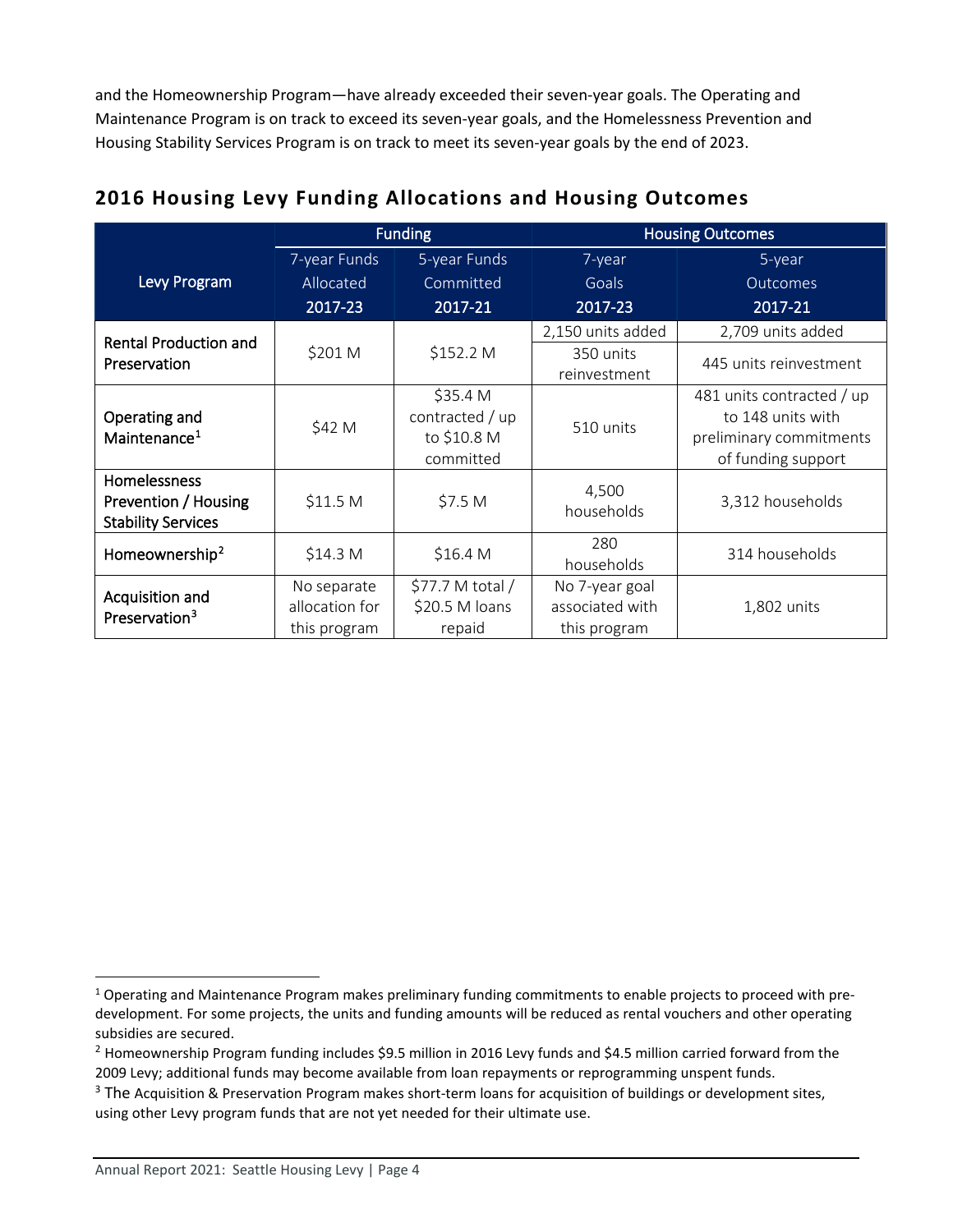# **Summary of 5-Year Progress Toward 7-Year Housing Levy Goals (2017-2021)**

#### **Rental Production & Preservation Program: New Production**

Exceeded goal of 2,150 units of rental housing produced (126%)

#### **Rental Production & Preservation Program: Reinvestment**

Exceeded goal of 350 units of rental housing preserved (127%)

#### **Operating & Maintenance Program**

481 of 510 rental housing units supported with operating and maintenance funds (94%)

#### Homelessness Prevention & Housing Stability Services Program

3,312 of 4,500 individuals and families assisted (74%)

#### **Homeownership Program**

Exceeded goal of 280 low-income homeowners assisted (112%)

|  |  |  |  | $0\%$ 10% 20% 30% 40% 50% 60% 70% 80% 90% 100% |  |
|--|--|--|--|------------------------------------------------|--|
|  |  |  |  |                                                |  |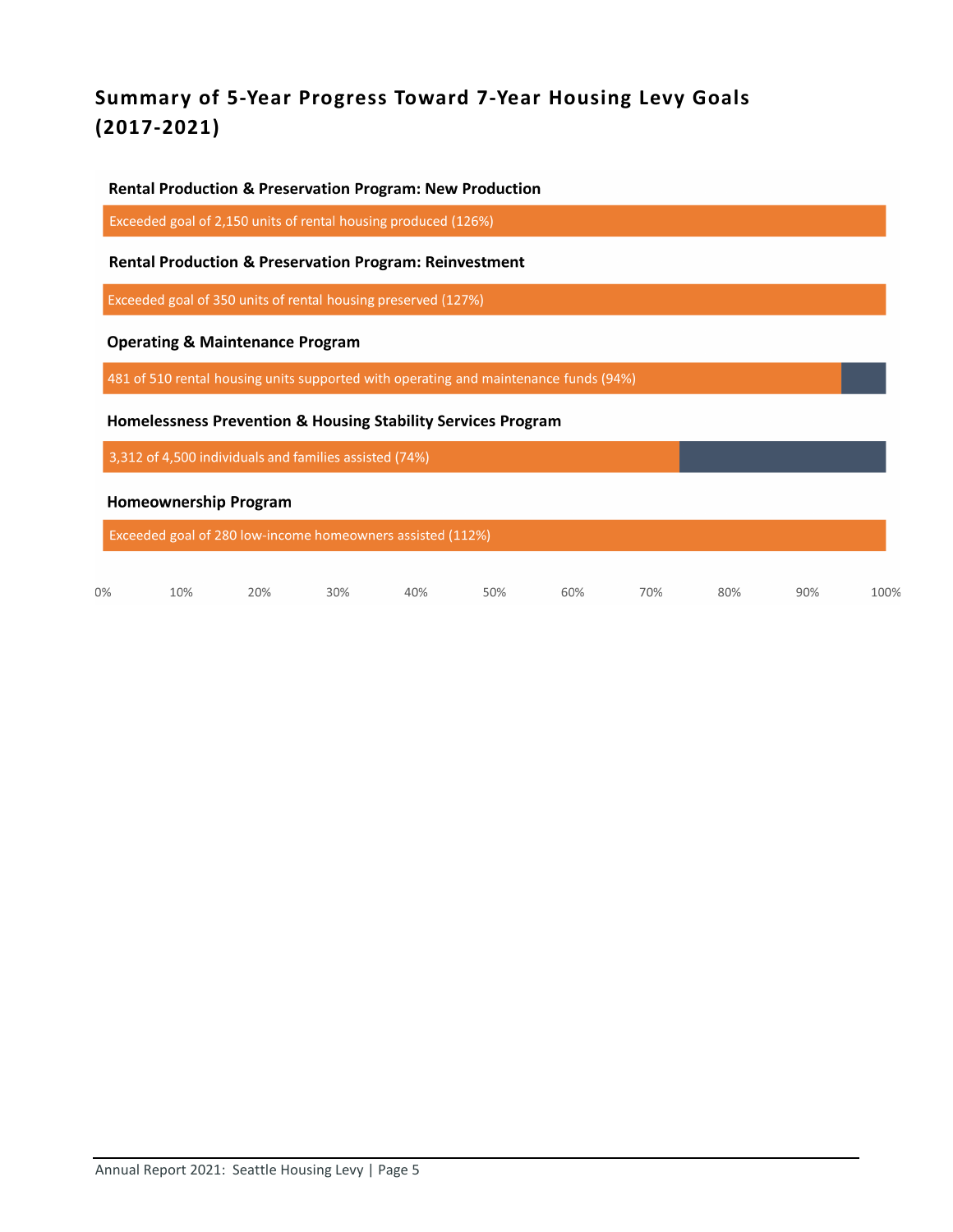# <span id="page-8-0"></span>RENTAL PRODUCTION AND PRESERVATION PROGRAM

The largest Levy program provides approximately \$29 million annually in capital funds to support development and preservation of affordable rental housing. Levy funds provide affordable opportunities in neighborhoods throughout the city and leverage other public and private investment for housing development and operations.

The program funds new construction, building acquisition and rehabilitation to preserve low-cost housing, and reinvestment in affordable housing when major upgrades are needed. The housing serves eligible residents for a minimum of 50 years.



**Housing Levy Impact Rental Production & Preservation**

**2021 Outcome:** 213 new rental units produced, 172 existing units preserved

**Progress Toward 7-year Goal:** Goal exceeded



#### AFFORDABLE HOUSING RENTAL PRODUCTION IN ACTION

*Mercy Housing Northwest's Gardner House, a 95-apartment family project in the heart of the Mount Baker neighborhood opened in early 2021 with financing from the Seattle Housing Levy. The building serves lower wage working families and families leaving homelessness. Molly, a current resident of Gardner House, was living on the streets and pregnant with her baby, Miracle, when she learned about Gardner House. She put in her application and moved into the building just as the pandemic hit. "I love it. I'm attached to the people here. The staff makes it feel like it's home. I worked very hard to get into Gardner House and I'm proud of myself."*

At least 60% of total Rental Production and Preservation and Operating and Maintenance housing funds must serve extremely low-income households defined as those below 30% AMI. This policy is met by reserving all Operating & Maintenance funds to serve this income group and awarding at least 52% of Rental Production and Preservation funds to housing set-aside for extremely low-income residents.

Physical inspections and annual compliance reporting ensure that the housing is well maintained, serves the intended resident population, and remains financially viable.

# **2021 Summary**

In 2021, this program awarded \$14.2 million in Levy funds to two housing development projects that will provide 213 affordable apartments, as well as \$1 million for two preservation projects representing a total of 172 affordable apartments. In 2020, as part of the Office of Housing's response to the COVID-19 pandemic and an increased urgency in the need for new permanent supportive housing, a pilot initiative accelerated one year of Levy resources, such that a portion of both 2020 and 2021's Levy proceeds designated for the Rental Production and Preservation Program were awarded and reported on last year. As a result, the total Levy funds awarded in 2021 for rental production and preservation was markedly smaller than in previous years.

The Rental Production and Preservation Program has exceeded its 7-year goals by over 26% in the fifth year of the 2016 Housing Levy program period. Over the next two years, the Office of Housing will continue to invest in the production and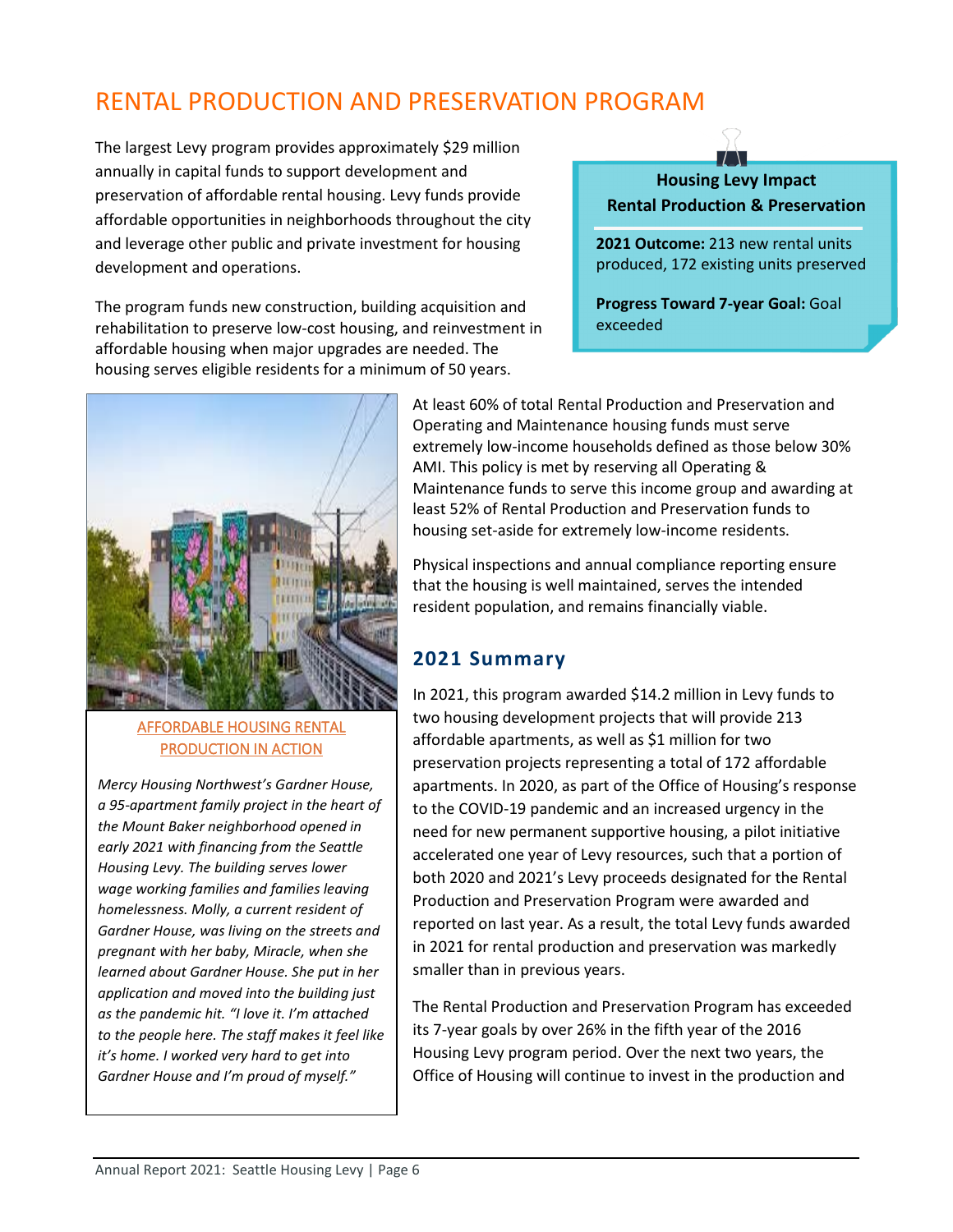preservation of rental housing while planning for a proposed renewal and expansion of the Housing Levy in 2023.

| <b>Project Name</b>                                                               |                                                                                                                                                                                                                                                                                                                                                                                                                                                                                            |                     | <b>Affordability (Units)</b>                  |                                               | <b>Capital Funding</b> |               |              |
|-----------------------------------------------------------------------------------|--------------------------------------------------------------------------------------------------------------------------------------------------------------------------------------------------------------------------------------------------------------------------------------------------------------------------------------------------------------------------------------------------------------------------------------------------------------------------------------------|---------------------|-----------------------------------------------|-----------------------------------------------|------------------------|---------------|--------------|
| <b>Project Sponsor</b><br>Location                                                | <b>Project Description</b>                                                                                                                                                                                                                                                                                                                                                                                                                                                                 | $30%$<br><b>AMI</b> | $50%$<br><b>AMI</b>                           | <60%<br><b>AMI</b>                            | City<br>\$M\$          | Levy<br>\$M\$ | Other<br>\$M |
|                                                                                   | <b>New Production</b>                                                                                                                                                                                                                                                                                                                                                                                                                                                                      |                     |                                               |                                               |                        |               |              |
| <b>DESC Woodland</b><br><b>DESC</b><br>Fremont                                    | • Construction of permanent<br>supportive housing (studio<br>apartments) serving individuals who<br>are disabled and experiencing<br>chronic homelessness (0-30% AMI)<br>• On-site supportive services                                                                                                                                                                                                                                                                                     | 50                  | 50                                            |                                               | 10.7                   | 10.7          |              |
| <b>Sawara Apartments</b><br>Seattle Housing<br>Authority<br><b>Yesler Terrace</b> | • Construction of one-, two-, three-,<br>and four-bedroom apartments<br>serving families and individuals with<br>incomes up to 30% and 60% AMI<br>• Funding for this project fulfills Office<br>of Housing commitments in Yesler<br><b>Terrace Cooperative Agreement</b><br>• Participant in Housing Development<br><b>Consortium's Exemplary Building</b><br>Program, which explores new<br>technologies and practices to<br>enhance energy efficiency of<br>affordable housing buildings | 50                  |                                               | 63                                            | 3.5                    | 3.5           |              |
|                                                                                   | <b>TOTAL, New Production</b>                                                                                                                                                                                                                                                                                                                                                                                                                                                               | 100                 | 50                                            | 63                                            | 14.2                   | 14.2          |              |
|                                                                                   | <b>Preservation and Reinvestment</b>                                                                                                                                                                                                                                                                                                                                                                                                                                                       |                     |                                               |                                               |                        |               |              |
| <b>Pacific Apartments</b><br><b>Plymouth Housing</b><br>Downtown                  | • Rehabilitation of historic building,<br>originally constructed in 1916, to<br>support long-term building<br>operation<br>• Conversion of single-room<br>occupancy units to studios                                                                                                                                                                                                                                                                                                       | 79                  | 9                                             |                                               | 8.1                    | 0.5           | 7.6          |
| <b>Plymouth on Stewart</b><br><b>Plymouth Housing</b><br>Downtown                 | • Emergency repair of sidewalk in<br>public right-of-way adjacent to<br>building                                                                                                                                                                                                                                                                                                                                                                                                           | 84                  | $\mathord{\hspace{1pt}\text{--}\hspace{1pt}}$ | $\mathord{\hspace{1pt}\text{--}\hspace{1pt}}$ | $1.0\,$                | 0.5           | 0.5          |
|                                                                                   | <b>TOTAL, Preservation</b>                                                                                                                                                                                                                                                                                                                                                                                                                                                                 | 163                 | 9                                             |                                               | 9.1                    | 1.0           | 8.1          |
|                                                                                   | <b>GRAND TOTAL, Rental Production and Preservation</b>                                                                                                                                                                                                                                                                                                                                                                                                                                     | 263                 | 59                                            | 63                                            | 23.3                   | 15.2          | 8.1          |

| Selected 2021 Income Levels<br>AMI = Area Median Income |          |          |          |  |
|---------------------------------------------------------|----------|----------|----------|--|
| 30% AMI<br>50% AMI<br>60%AMI                            |          |          |          |  |
| Single Person                                           | \$24,300 | \$40,500 | \$48,600 |  |
| 3-person Household                                      | \$31,250 | \$52,100 | \$62,500 |  |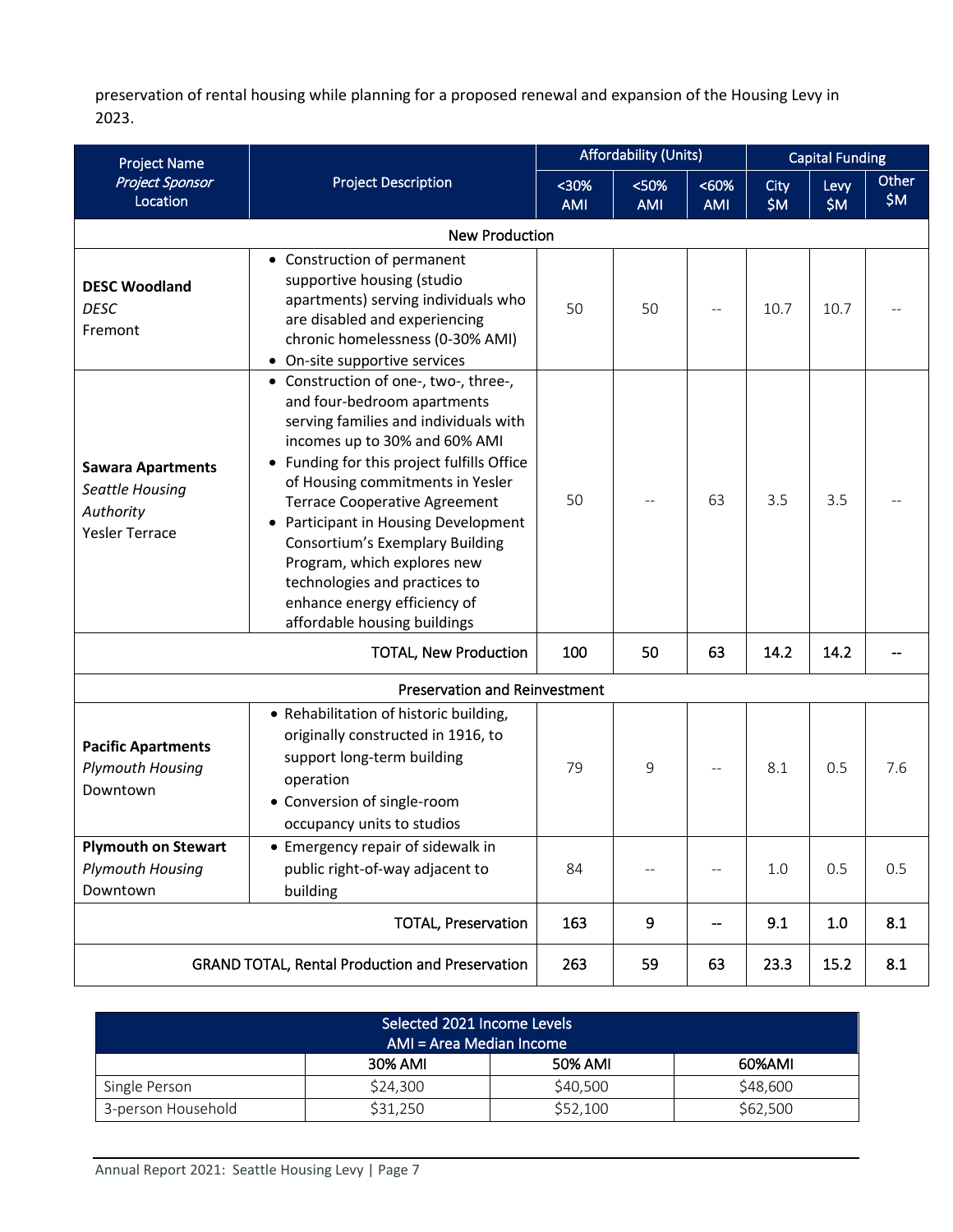#### **Funding Commitment to Extremely Low-Income Households**

Under the Levy ordinance, at least 60% of the sum of Rental Production and Preservation funds, combined with Operating and Maintenance funds, must support housing affordable to people with incomes at or below 30% AMI. Over half of the funding awarded through the Rental Production and Preservation program in the first five years of the seven-year 2016 Levy will primarily serve extremely low-income households. Taken together with Operating and Maintenance Program funds, which are wholly dedicated to units regulated for extremely low-income tenants, over 60% of total program funds will support housing for people with incomes at or below 30% AMI.

#### **External Leverage**

From 2017 through 2021 inclusive, on average each City dollar invested in Levy-funded projects has been matched by over \$3.50 from other sources of public and private capital investment such as State and County funds, debt, and equity generated by the federal Low Income Housing Tax Credit program. As in past years, co-investment in Levy-funded projects from other public and private sources of capital will add to the purchasing power of Levy proceeds. Private equity investment through the 9% and 4% Low Income Housing Tax Credit programs continues to be the largest external fund source, with the two Levy-funded projects collectively anticipating equity investment of over \$56 million from this source. Other external sources of public capital investment in 2021 include the Washington State Housing Trust Fund.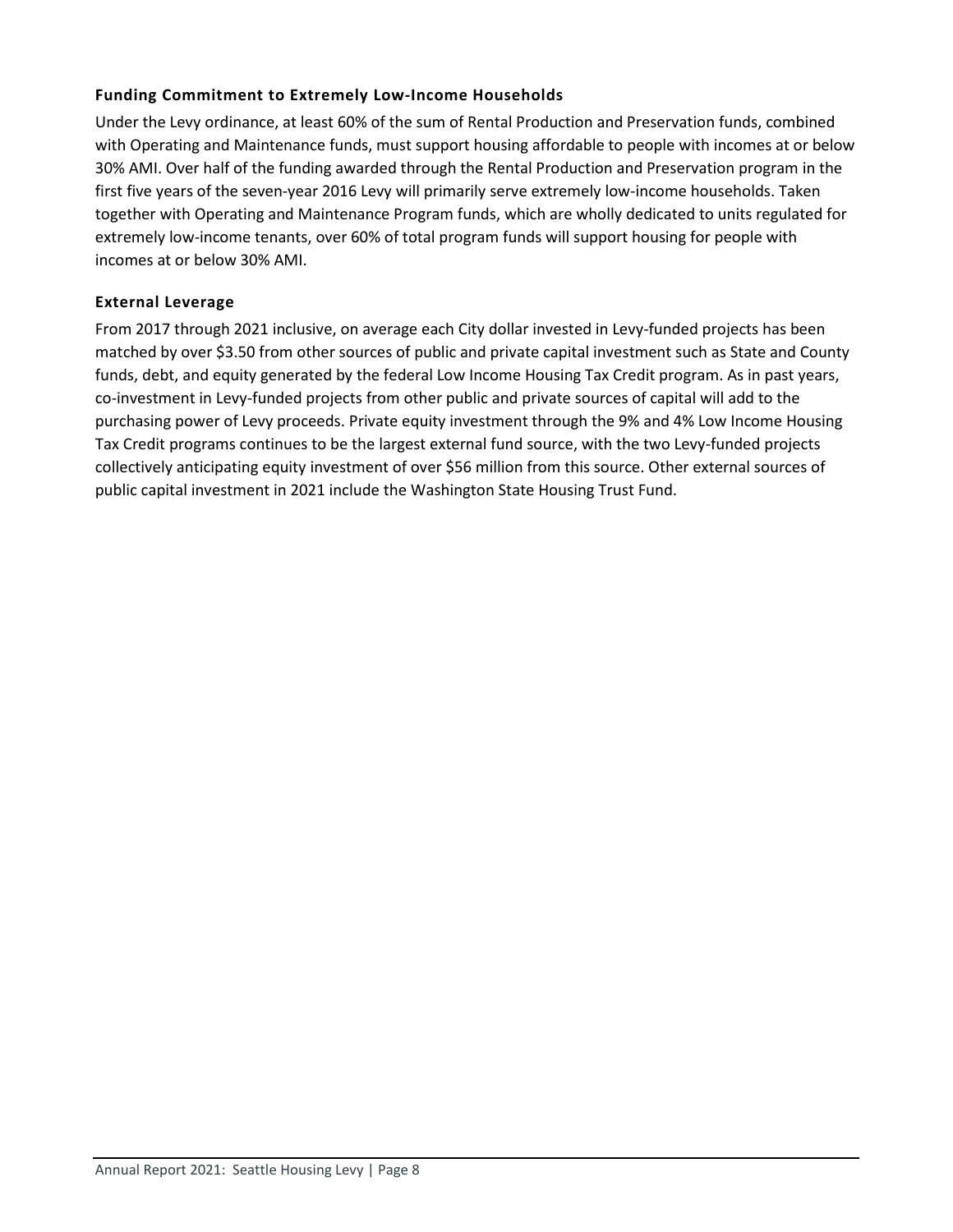# <span id="page-11-0"></span>OPERATING AND MAINTENANCE PROGRAM

The Operating and Maintenance (O&M) Program provides annual subsidies for buildings that serve extremely low-income and formerly homeless residents who pay very low rents. Levy funds, along with other critical operating subsidies, help ensure the housing is well maintained and financially viable.

Funds are available only to housing that received Housing Levy capital funds. O&M funds are typically matched with other funding for building operations and resident services.

## **2016 Housing Levy Impact Operating & Maintenance**

**2021 Outcome:** 195 rental units with executed O&M contract

**Progress Toward 7-year Goal:** 94% complete

Affordable housing projects receive a 20-year operating support commitment. Funds are allocated each year to fill the gap between a building's income and expenses, up to a maximum of \$2,500 per unit in the first year, with annual adjustments thereafter for inflation.

# **2021 Summary**

In the fifth year of the 7-year 2016 Housing Levy program period, the Operating and Maintenance Program is 94% of the way to meeting its goals for finalized O&M contracts, with 481 of 510 units supported across seven buildings. The estimated funding award over 20 years for these seven buildings is \$35.4 million. Over the next two years, the Office of Housing will continue to finalize contracts to meet, and likely exceed, the 7 year goals.

#### **Finalized O&M Contracts**

In 2021, O&M contracts were executed for three affordable housing developments, committing an estimated \$14.3 million to support the operation and maintenance of 195 affordable rental homes.

| <b>Project Name</b><br><b>Project Sponsor</b>  | <b>Population Served</b>                                                                                       | Supported<br><b>Units</b><br>(maximum) | <b>First Year</b><br><b>Funding</b><br><b>Estimate</b> | <b>Funding</b><br>Award<br>(20 years) |
|------------------------------------------------|----------------------------------------------------------------------------------------------------------------|----------------------------------------|--------------------------------------------------------|---------------------------------------|
| Kristin Benson Place<br>Plymouth Housing       | Supportive housing for<br>individuals experiencing<br>homelessness                                             | 91                                     | \$227,500                                              | \$6.7 M                               |
| Rise at Yancy<br><b>Transitional Resources</b> | Supportive housing for<br>homeless and low-income<br>individuals with serious and<br>persistent mental illness | 44                                     | \$110,000                                              | \$3.2 M                               |
| ?ál?al<br>Chief Seattle Club                   | Supportive housing for<br>homeless and low-income<br>adults, with a focus on Native<br>people                  | 60                                     | \$150,000                                              | \$4.4 M                               |
| <b>TOTAL</b>                                   |                                                                                                                | 195                                    | \$487,500                                              | \$14.3 M                              |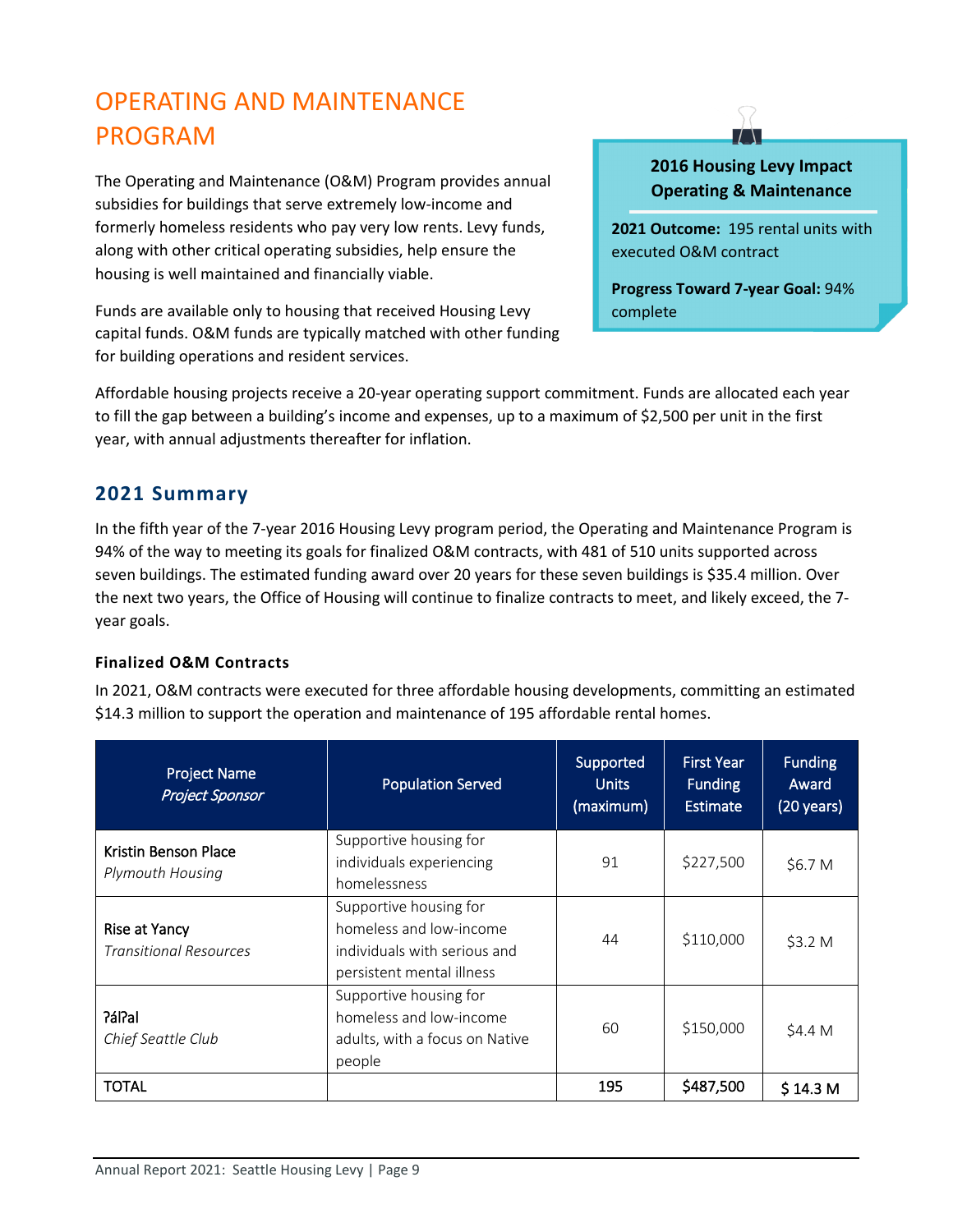#### **Preliminary O&M Commitments**

In advance of executing an O&M contract, OH makes preliminary commitments to projects that have been awarded Levy funds under the Rental Production and Preservation Program. Providing preliminary O&M funding commitments earlier in the development process is intended to assist project sponsors to secure other capital and operating funding. These funding commitments set the maximum number of housing units that will be supported; the final awards may be lower and will be based on the final number of eligible units affordable at or below 30% of median income, other operating subsidies secured, and projects' operating budgets.

In 2021, one Levy-funded building serving extremely lowincome and homeless residents was identified for a preliminary O&M funding commitment. One additional project funded in 2020, but not yet complete, received a preliminary commitment for O&M funding. Together, these preliminary commitments of up to \$10.8 M could provide annual operating subsidies for up to 148 rental units. The figures shown below set the maximum number of housing units that could be supported under these preliminary commitments; the final awards may be lower, as projects may ultimately secure other operating subsidies.

#### **Operating Support Using Seattle Housing Authority Vouchers**

In addition to Levy O&M Program funds, some projects that receive Levy capital funding also apply for vouchers from Seattle Housing Authority (SHA). SHA committed 300 Section 8 vouchers to Levy-funded projects at the inception of the 2016 Housing Levy. These vouchers are "projectbased," meaning that they will provide ongoing operating subsidies to buildings rather than to individual tenants. Levy vouchers are generally awarded the year before the building will begin operations – one or two years following the capital funding award.

#### OPERATING AND MAINTENANCE SUPPORT IN **ACTION**

*Eighty-five formerly homeless single adults now have permanent housing at DESC's Hobson Place I. Most contended with chronic mental illness or other special needs while living on the streets. A Levy-funded operating and maintenance subsidy of about \$212,500 per year helps DESC keep the building in good working condition even though the residents can pay little to no monthly rent. Though the O&M support provides only a shallow subsidy, at Hobson Place I it combines with 63 vouchers committed to the building by Seattle Housing Authority. These combined funds allow DESC to maintain the building in peak condition, ensuring that this housing can help residents have a safe alternative to tents, tarps, and emergency rooms.* 



| <b>Project Name</b><br><b>Project Sponsor</b> | <b>Population Served</b>                 | Supported<br><b>Units</b><br>(maximum) | <b>First Year</b><br><b>Funding</b><br>Estimate | <b>Funding</b><br>Award<br>$(20 \,\text{years})$ |  |
|-----------------------------------------------|------------------------------------------|----------------------------------------|-------------------------------------------------|--------------------------------------------------|--|
| <b>Preliminary Commitment (2021)</b>          |                                          |                                        |                                                 |                                                  |  |
| <b>DESC Woodland</b><br>DESC                  | Individuals experiencing<br>homelessness | 100                                    | \$250,000                                       | \$7.3 M                                          |  |
| <b>Preliminary Commitment (Prior Year)</b>    |                                          |                                        |                                                 |                                                  |  |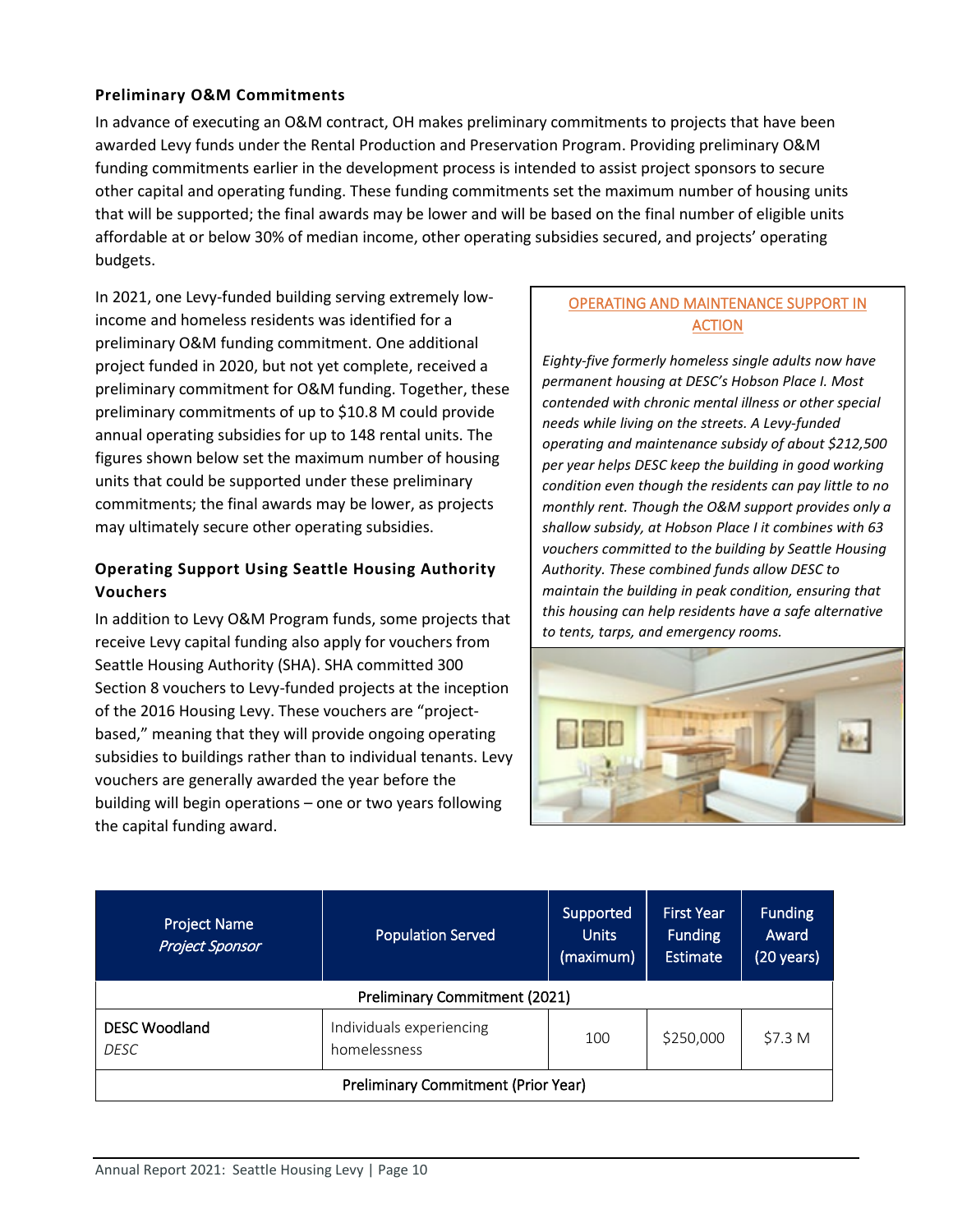| Good Shepherd PSH<br>Low Income Housing Institute | Individuals experiencing<br>homelessness | 48  | \$120,000 | \$3.5 M             |
|---------------------------------------------------|------------------------------------------|-----|-----------|---------------------|
| <b>TOTAL</b>                                      |                                          | 148 | \$370,000 | \$10.8 <sub>M</sub> |

OH and SHA have assigned all 300 vouchers, which will support operations in eight buildings receiving funding through the 2016 Housing Levy. Separately, SHA will allocate additional vouchers to Sawara Apartments, which was awarded Levy capital funding in 2021. Funding for Sawara Apartments fulfills Office of Housing commitments in the Yesler Terrace Cooperative Agreement with SHA.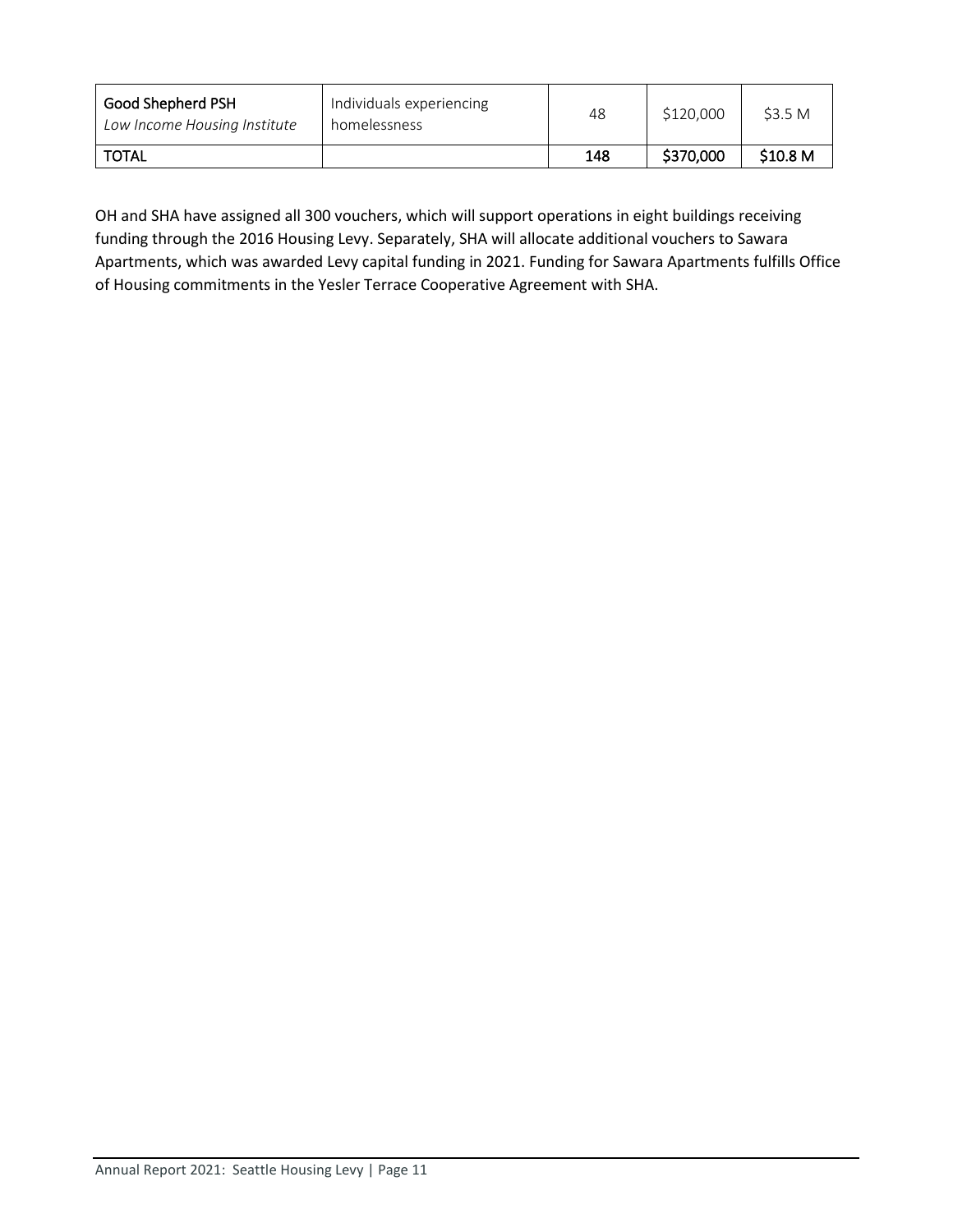# <span id="page-14-0"></span>HOMELESSNESS PREVENTION AND HOUSING STABILITY SERVICES PROGRAM

The Seattle Human Services Department (HSD) administers the Homelessness Prevention and Housing Stability Services Program which serves families and individuals who are either at imminent risk of homelessness (Prevention) or experiencing homelessness (Rapid Rehousing).

The Program provides case management and rental assistance for eligible households at or below 50% of area median income (AMI). Program funding can be used for case management that includes landlord negotiations, connection to mainstream benefits, budgeting, direct referrals to legal eviction prevention resources,

**2016 Housing Levy Impact Homelessness Prevention & Housing Stability Services** 

**2021 Outcome:** 472 households supported

**Progress Toward 7-year Goal:** 74% complete

and financial assistance as needed. Financial assistance can include rental assistance, security and utility deposits, move in costs, rent and utility arrears, and moving fees paid directly to landlords and/or organizations, not households.

The Program funds two distinct interventions:

- **Homelessness Prevention** serves households at imminent risk of homelessness to maintain their housing. Households seeking homeless prevention services access services via referrals from 2-1-1, walk in, or direct contact with the agencies.
- **Rapid Rehousing** serves households experiencing homelessness to move into stable housing after living in a car, shelter, or a place not meant for human habitation. Household access Rapid Rehousing via the Coordinated Entry for All (CEA) System

Program activities and performance are monitored with the region's Homelessness Management Information System (HMIS) called Clarity.

# **2021 Summary**

In 2021, HSD contracted with seven different community-based nonprofit agencies for \$2.07 million in Housing Levy funds. Each agency offers rich culturally and linguistically relevant services, targets services to historically underserved communities and communities with emerging needs and provides specialized programs for a range of household types.

In total, 472 households received case management and rental assistance, as needed, in six homelessness prevention and two rapid rehousing programs. In 2021, 259 households exited the programs, and 213 were still enrolled going into 2022.

In the fifth year of the 7-year 2016 Housing Levy program period, the Homelessness Prevention and Housing Stability Services Program is 74% of the way to meeting its goals for number of households assisted. Over the next two years, HSD will continue to contract with nonprofit agencies to meet the 7-year goals.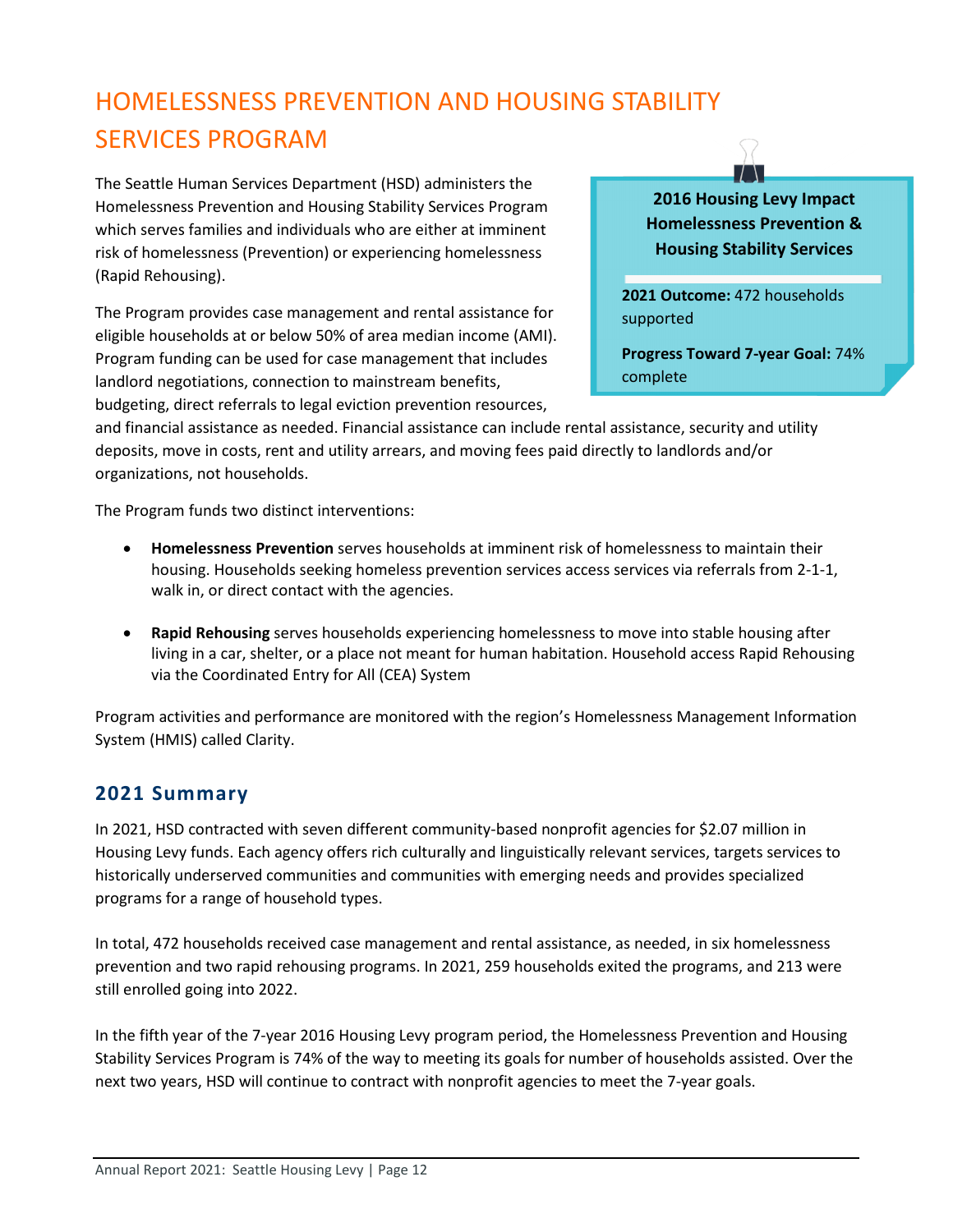## **Homelessness Prevention**

The programs offered by the following community-based nonprofit agencies assisted 352 households who were at imminent risk of homelessness. Households were enrolled an average of 168 days from initial case management appointment until both case management and rent assistance ended. Direct financial assistance averaged \$1,675 per household, which was fully funded with Housing Levy funds.

| <b>Homelessness Prevention</b>            | <b>Contracted Levy Investment</b> |
|-------------------------------------------|-----------------------------------|
| Neighborhood House                        | \$491,173                         |
| <b>YWCA</b>                               | \$256,849                         |
| InterIm Community Development Association | \$373,714                         |
| El Centro de la Raza                      | \$144,813                         |
| <b>Muslim Housing Services</b>            | \$160,300                         |
| St. Vincent de Paul                       | \$150,000                         |
| <b>HP Total</b>                           | \$1,576,849                       |

Performance measures for Homelessness Prevention include:

- Retention of permanent housing: 90% of households successfully maintained their housing when they exited the program.
- Housing stability at 6 months: Of those households who received prevention assistance in 2021 alone, 99.7% retained their housing during the 6-month period after receiving that assistance.<sup>[\[1\]](#page-15-0)</sup>
- Housing stability at 12 months: Of those households who maintained their housing after receiving prevention assistance in 2020, 96% retained their housing during the 12-month period after receiving that assistance.

| <b>Household Demographics</b>                       | <b>Homelessness Prevention</b> |
|-----------------------------------------------------|--------------------------------|
| Households below 30% AMI                            | 85%                            |
| Households with minor children                      | 35%                            |
| Number of household members that are minor children | 220                            |
| Head of Household less than 25 years of age         | 4%                             |
| Head of Household with Race other than White        | 74%                            |
| Head of Household with Race as White                | 22%                            |
| Head of Household with Ethnicity as Hispanic/Latino | 12%                            |
| Race Data Unknown, Refused, Not Collected           | 3%                             |

<span id="page-15-0"></span>*<sup>[1]</sup>* Based on HMIS data of the number of households that exited a Prevention program and maintained their current housing situation at least 6 months after their exit from that program. The 6-month return rate could increase up until 6/30/2022 as this is a full 6 months after the last possible exit to permanent housing in 2021. Data capture if a household subsequently enrolls in a program in HMIS which indicates they are experiencing homelessness (e.g. enrolls in an emergency shelter). This number only includes individuals who consent to sharing their personally identifiable information in HMIS.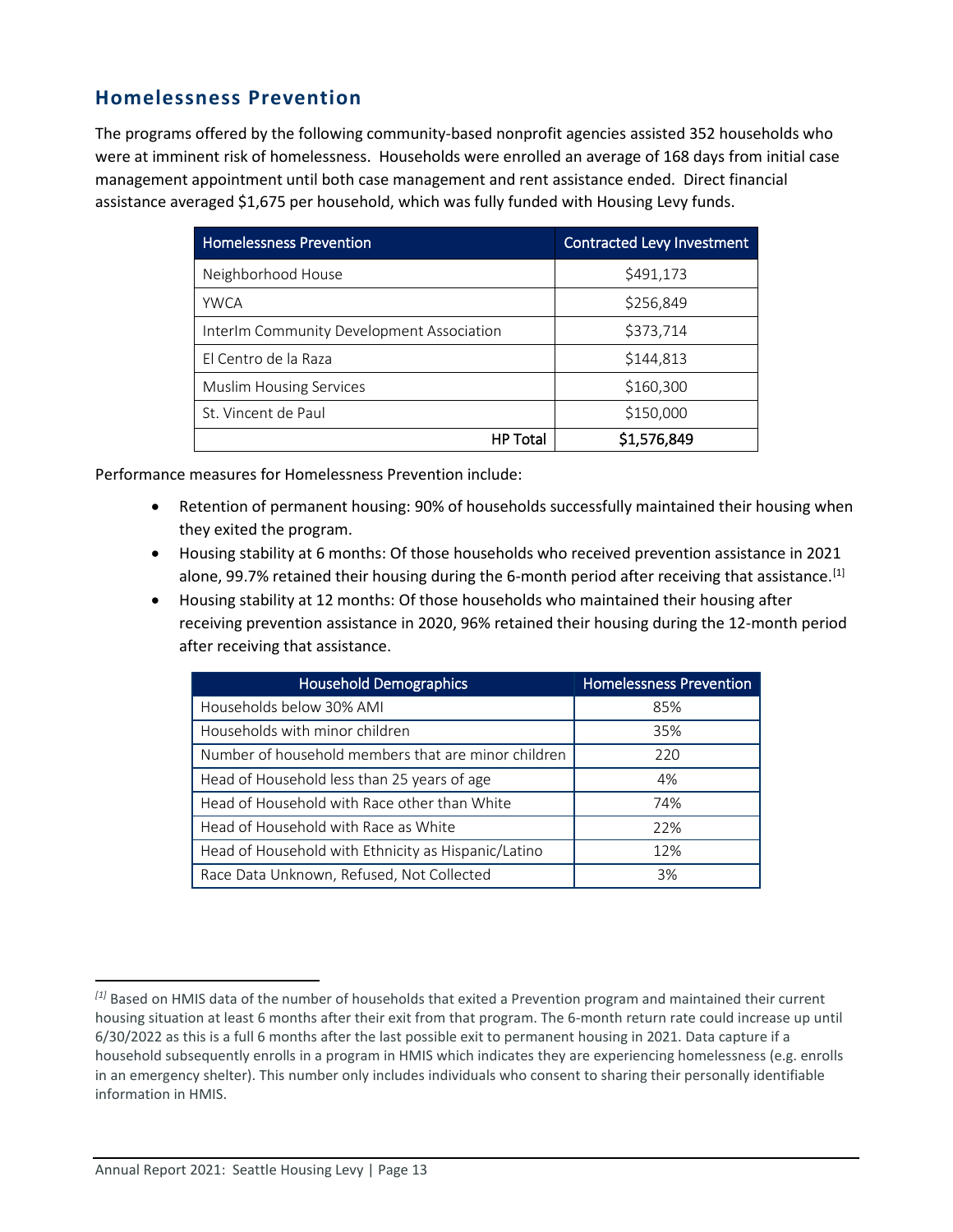While Levy resources did not directly contribute to emergency rental assistance funding that HSD administered in response to pandemic-related financial hardships, five of the seven Levy-supported community-based nonprofit agencies were primed to deliver this federally funded assistance to impacted tenants. Using Federal CARES Act funds, these agencies rapidly coordinated across multiple programs to support communities most at risk of eviction due to COVID impacts to household incomes. Between January to December 2021 an additional 391 households at or below 50% AMI were supported with direct emergency rental assistance averaging \$1,931 per unduplicated eligible household to cover current rent and rent arrears.

# **Rapid Rehousing**

Two agencies assisted 120 households to move into stable housing from homelessness – living in a car, shelter or a place not meant for human habitation. Households were enrolled an average of 271 days from the initial case management appointment until rent assistance and case management ended.Direct financial assistance averaged \$1,368 of Housing Levy funds per household; households received an average of \$1,865 in client assistance including other funds also administered by HSD.

| <b>Rapid Rehousing</b> |                  | <b>Contracted Levy Investment</b> |
|------------------------|------------------|-----------------------------------|
| CCS                    |                  | \$267,074                         |
| <b>YWCA</b>            |                  | \$229,629                         |
|                        | <b>RRH Total</b> | \$496,703                         |

Performance measures for Rapid Rehousing include:

- **Exits to Permanent Housing**: 84% of households successfully achieved permanent housing upon exiting the program.
- **Housing stability at 6 months after exit:** Of those households who exited to permanent housing in 2021, 1.64% returned to using the homeless system within 6 months of their program exit. We can report on returns to the homeless system for the [2](#page-16-0)021 households in July 2022.  $^2$
- **Housing stability at 12 months**: Of those households who exited to permanent housing in 2020, 4% returned to homelessness within 12 months of their program exit.

<span id="page-16-0"></span>*<sup>[2]</sup>* Based on HMIS data of the number of households that exited a Rapid Rehousing program to a permanent destination (e.g. rental by client, no ongoing housing subsidy) in 2021. The 6-month return rate could increase up until 6/30/2022 as this is a full 6 months after the last possible exit to permanent housing in 2021. Return to System data captures if a household subsequently enrolls in any HMIS. This number only includes individuals who consent to sharing their personally identifiable information in HMIS.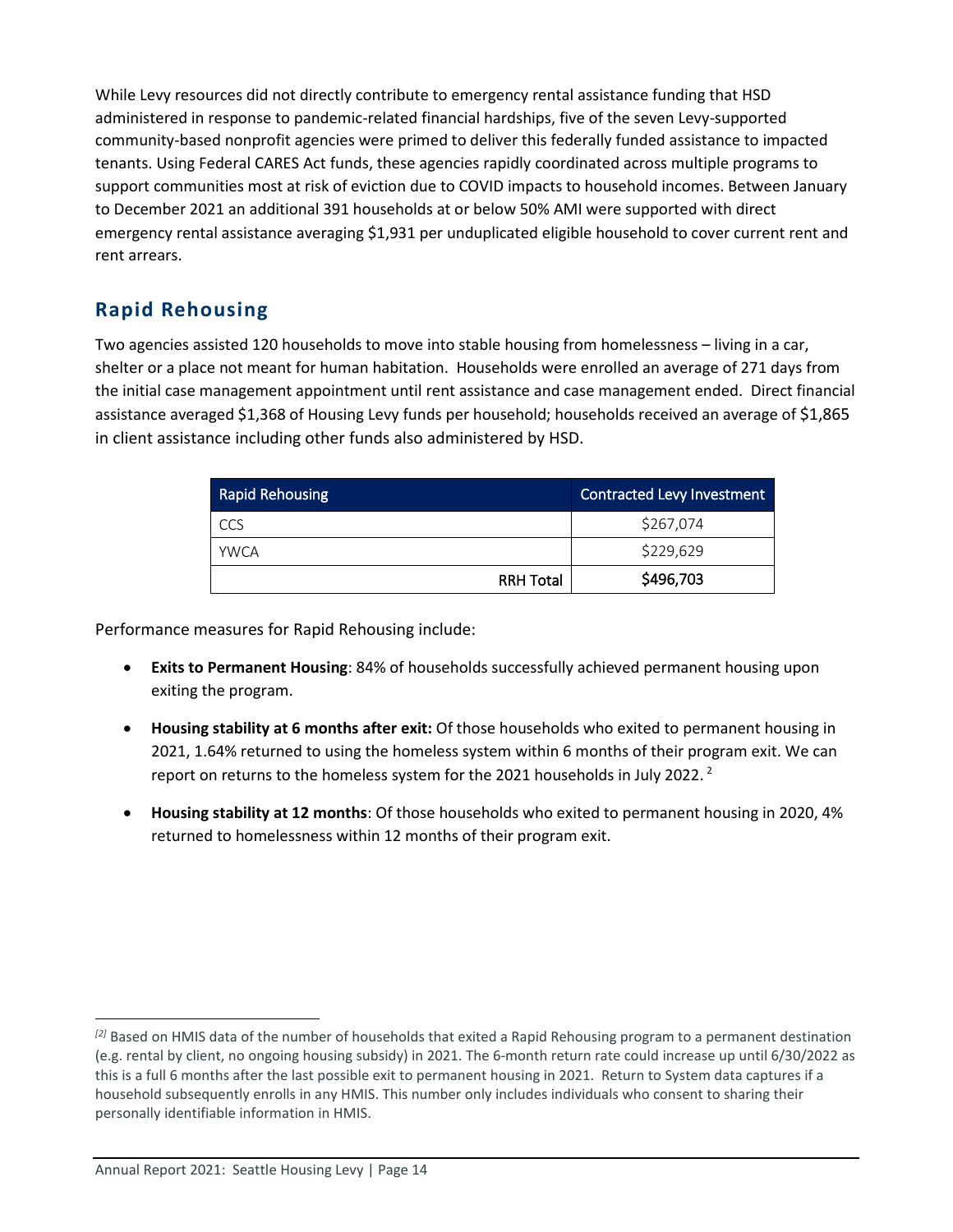<span id="page-17-0"></span>

| <b>Household Demographics</b>                       | <b>Rapid Rehousing</b> |
|-----------------------------------------------------|------------------------|
| Households below 30% AMI                            | 89%                    |
| Households with minor children                      | 93%                    |
| Number of household members that are minor children | 196                    |
| Head of Household less than 25 years of age         | 14%                    |
| Head of Household with Race other than White        | 74%                    |
| Head of Household with Race as White                | 22%                    |
| Head of Household with Ethnicity as Hispanic/Latino | 10%                    |
| Race Data Unknown, Refused, Not Collected           | 3%                     |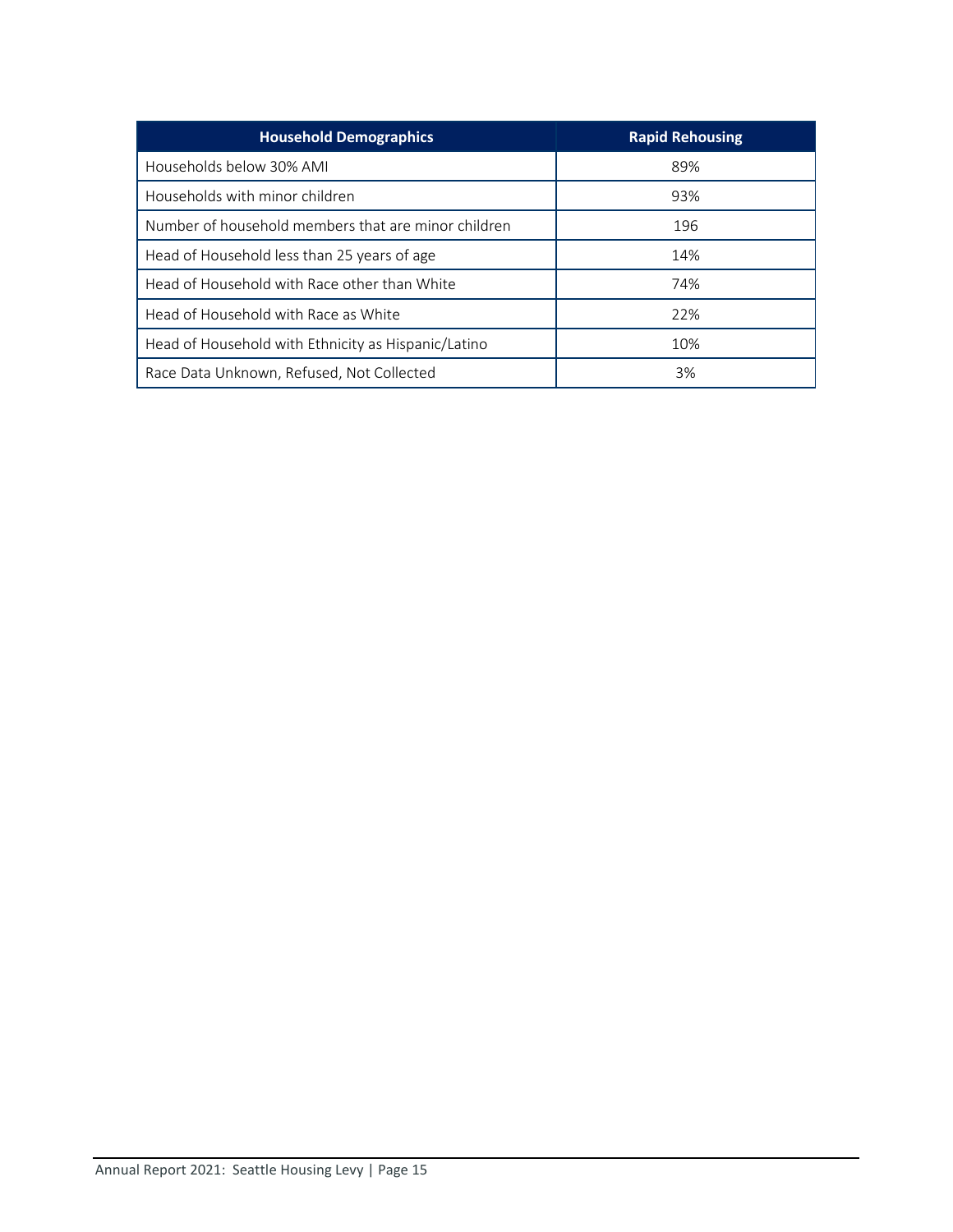# HOMEOWNERSHIP PROGRAM

The Homeownership Program creates and sustains homeownership opportunities for low-income Seattle residents. Approximately \$1.4 million in new funding from the 2016 Housing Levy is available annually. Additional funds may become available each year from repayments of purchase assistance loans or reprogramming of unspent funds. Funds support four program areas, the latter two of which were newly introduced under the 2016 Levy.

homeowners and first-time homebuyers assisted

> **Progress Toward 7-year Goal:** Goal exceeded

**2016 Housing Levy Impact Homeownership**

**2021 Outcome:** 68 low-income

- **Development:** Acquire or construct homes that are sold to first-time homebuyers with income up to 80% AMI. Homes are resale-restricted so that they are available and affordable for eligible buyers for a minimum of 50 years.
- **Purchase Assistance (also called Downpayment Assistance):** Assist first-time homebuyers with income up to 80% AMI to purchase a home anywhere in Seattle. Buyers access Levy funding through participating nonprofit housing agencies and mortgage lenders. Upon resale or refinancing, loans are repaid to the Program to assist additional homebuyers.
- **Home Repair:** Make grants to homeowners with income up to 50% AMI who need to make critical home repairs and are unable to access a home repair loan. Repairs improve living conditions, help owners access weatherization grants, and help preserve the home.
- **Foreclosure Prevention:** Assist homeowners with income up to 80% AMI to pay housing-related costs that are necessary to avert foreclosure and remain successfully in their homes and communities.

## **2021 Summary**

The Homeownership Program awarded \$4.08 million for housing development, acquisition, and purchase assistance loans, and over \$151,000 in home repair grants. Demographic and income information for all assisted homeowners is reported in the **2021 Office of Housing Investments Report**. Program milestones for 2021 included:

- 33 new, permanently affordable homes will be constructed as part of three different projects
- 6 new homebuyers purchased a home through the resale of permanently affordable homes previously funded by the Program
- 23 low-income homeowners received grants for urgent home repairs
- 3 current homeowners were able to avoid foreclosure and stay in their homes
- 3 new homebuyers purchased a home using purchase assistance loans

The Homeownership Program has exceeded its 7-year goals by 15% in the fifth year of the 2016 Housing Levy program period. Over the next two years, the Office of Housing will continue to support low-income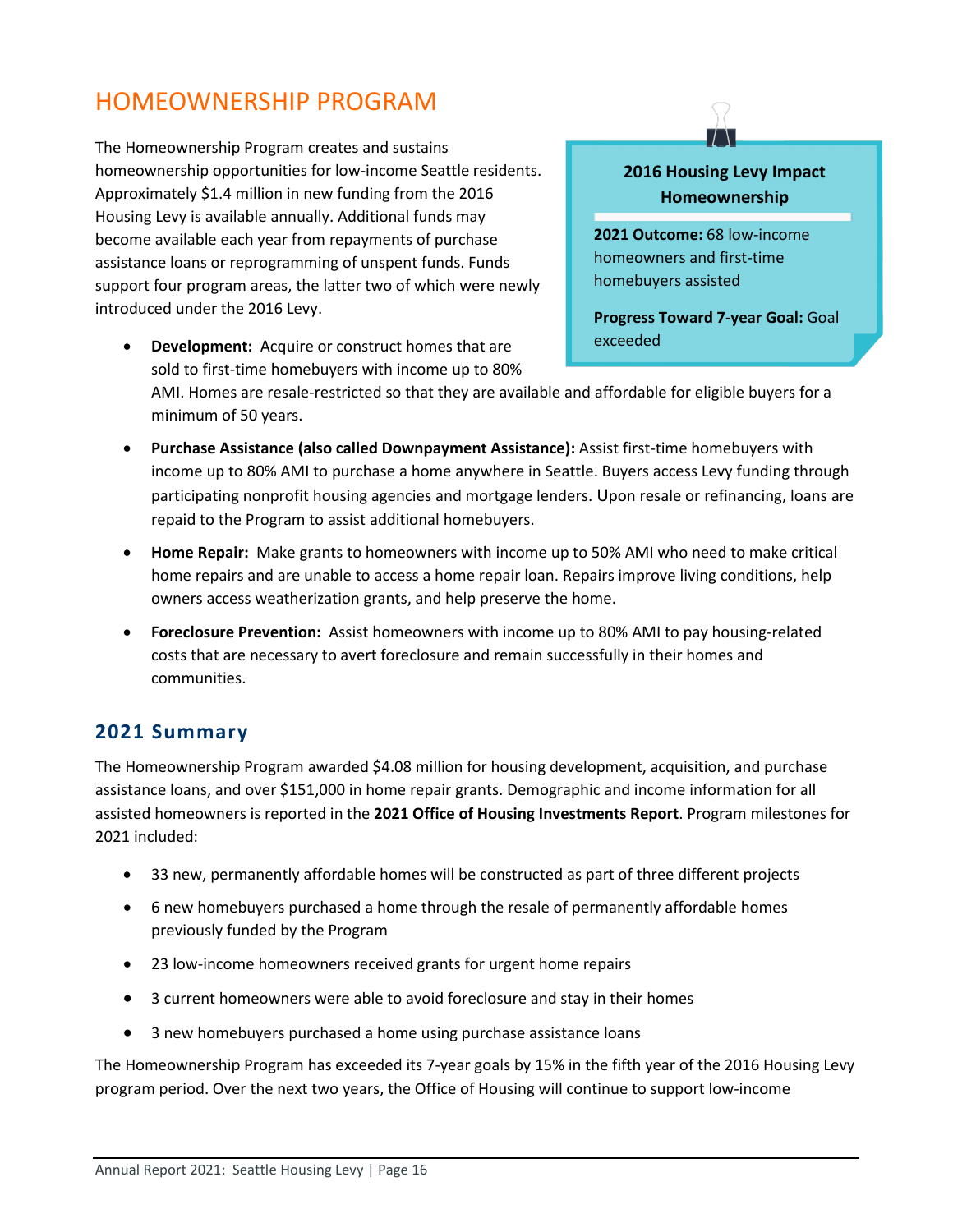homeowners and first-time homebuyers through the Homeownership Program, while planning for a proposed renewal and expansion of the Housing Levy in 2023.

| <b>Project Name</b><br>Sponsor<br>Neighborhood                                                     | <b>Description</b>                                                                                                                                        | <b>Housing</b><br><b>Units</b> | Levy<br><b>Funding</b> |
|----------------------------------------------------------------------------------------------------|-----------------------------------------------------------------------------------------------------------------------------------------------------------|--------------------------------|------------------------|
| <b>PAHO</b><br>Homestead Community Land<br>Trust and Edge Community<br>Developers<br>Phinney Ridge | New construction of 19 resale-restricted,<br>permanently affordable one-, two-, and three-<br>bedroom condo units for low-income first-time<br>homebuyers | 19                             | \$1.9 <sub>M</sub>     |
| Corvidae<br>Habitat for Humanity,<br>Seattle-King County and<br>Corvidae<br>Columbia City          | 2 limited equity cooperative homes, within a project<br>of 10 total homes, for sale to low-income first-time<br>homebuyers                                | $\overline{2}$                 | \$0.2 M                |
| <b>Highland Terrace</b><br>Habitat for Humanity,<br>Seattle-King County<br>Westwood-Highland Park  | New construction of 12 resale-restricted,<br>permanently affordable two-bedroom cottages for<br>low-income first-time homebuyers                          | 12                             | \$1.3 M                |
| Total                                                                                              |                                                                                                                                                           | 33                             | \$3.4 M                |

# **Homeownership Development**

# **Permanently Affordable Homeownership Resales**

Over the last 20+ years the Office of Housing has invested in the creation of homes for ownership that are permanently affordable or resale-restricted. First-time homebuyers with incomes at or below 80% AMI purchase these homes at affordable prices, and in exchange limit the price at which they can sell that home to another income-eligible homebuyer in the future. Six such resales occurred in 2021, serving incomeeligible homebuyers without additional City subsidy. This is the power of permanent affordability: prior-year funding can continue to serve income-eligible homebuyers upon resale and will do so well into the future.

# **Purchase Assistance Loans**

Also known as Downpayment Assistance (DPA), these purchase loans are often layered with other, non-City sources of subsidy so low-income, first-time homebuyers can afford to purchase a home on the open market.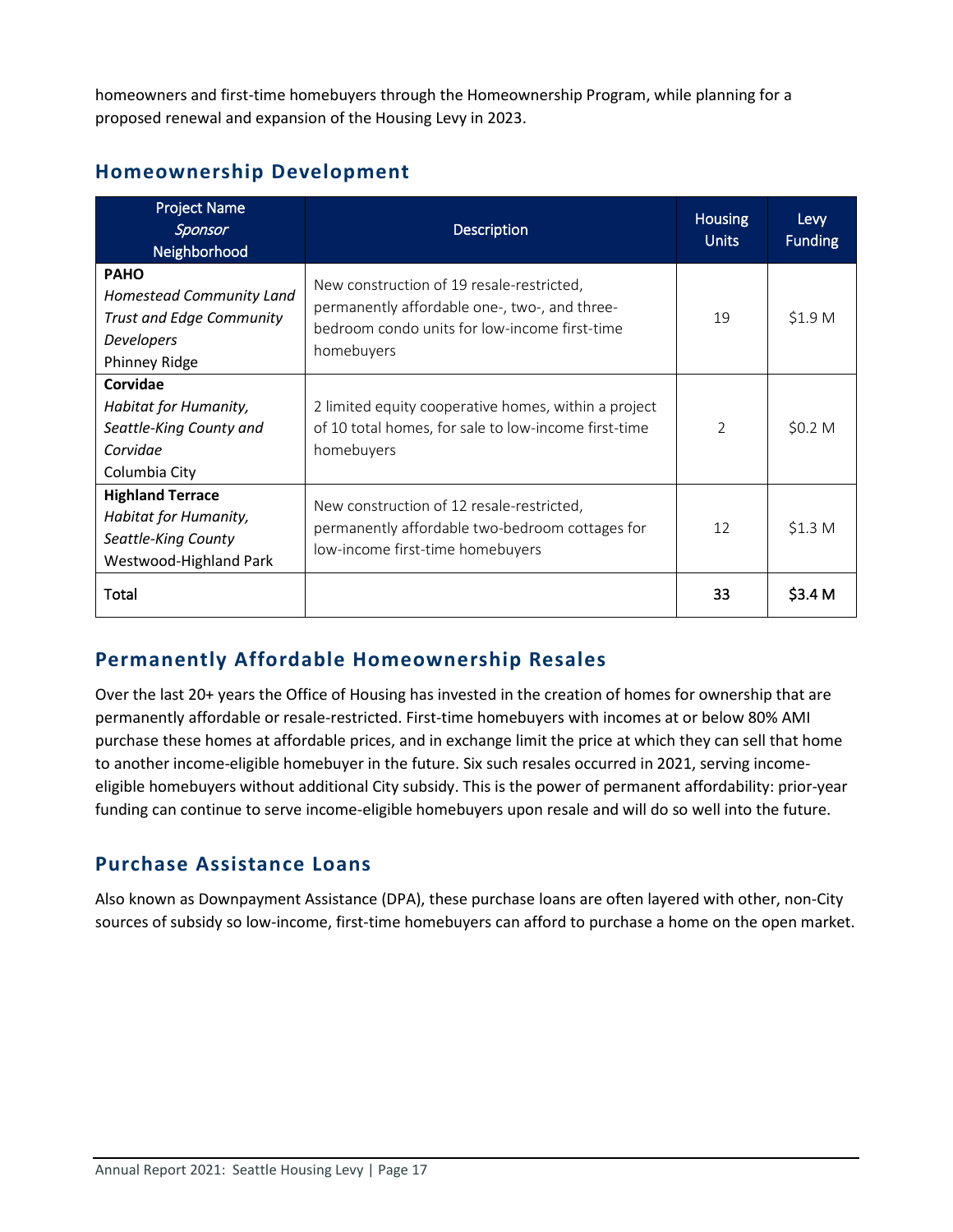In 2021, three down payment assistance loans were closed using 2016 Levy funds, supporting three new homebuyers in the purchase of their first homes. OH also awarded HomeSight \$440,000 and Parkview

Services \$220,000 in 2021 to facilitate down payment assistance loans to 12 additional low-income households. These lending programs typically provide home purchase loans to eligible buyers over the 12 to 18 months following a Levy funding award. Homebuyers assisted using these funds will be reported in future years' reports.

# **Home Repair Grants**

In 2021 OH awarded 23 grants totaling \$151,451to 23 low-income homeowners. These grants funded small, urgent home repairs. The average grant was \$6,585; typical repairs addressed problems with windows, doors, roofs, electrical, plumbing, siding, exterior painting, and flooring. All homeowners served had extremely low or very low incomes (at or below 50% of area median income) and over half of the residents in these households were aged 60 or above.

The Levy-funded Home Repair Grant program, introduced for the first time under the 2016 Levy, allows OH staff to serve low-income homeowners who may otherwise be displaced or endure unsafe living conditions, due to the rising costs of necessary home repairs.

# **Foreclosure Prevention**

In the spring of 2018, OH executed a contract for \$484,000 with local nonprofit HomeSight to administer a Levy-funded foreclosure prevention program. To date, HomeSight has made a total of nine loans, including three originated in 2021, that allowed homeowners to maintain ownership of their homes and prevent their displacement from the neighborhoods they call home.

Office of Housing will continue to work in collaboration with HomeSight's program administrator and local housing counselors to evaluate and best meet the need of low-income homeowners facing foreclosure.



#### HOME REPAIR GRANTS IN ACTION

*Back in 1962 Willie and her husband bought this 1910 home in Seattle's Central District and raised a family. After her husband's death, Willie wanted to stay in her home of more than 50 years but one morning woke up to no hot water. An inspection showed a blocked sewer drain. Water had invisibly seeped through the clay sewer pipe, gradually damaging the adjacent porch. A \$10,000 Levy-funded grant covered the cost of the repairs and a new water heater. With City staff hiring the contractors and managing the work, Willie didn't have to oversee the project on her own – nor watch her beloved home fall into disrepair.*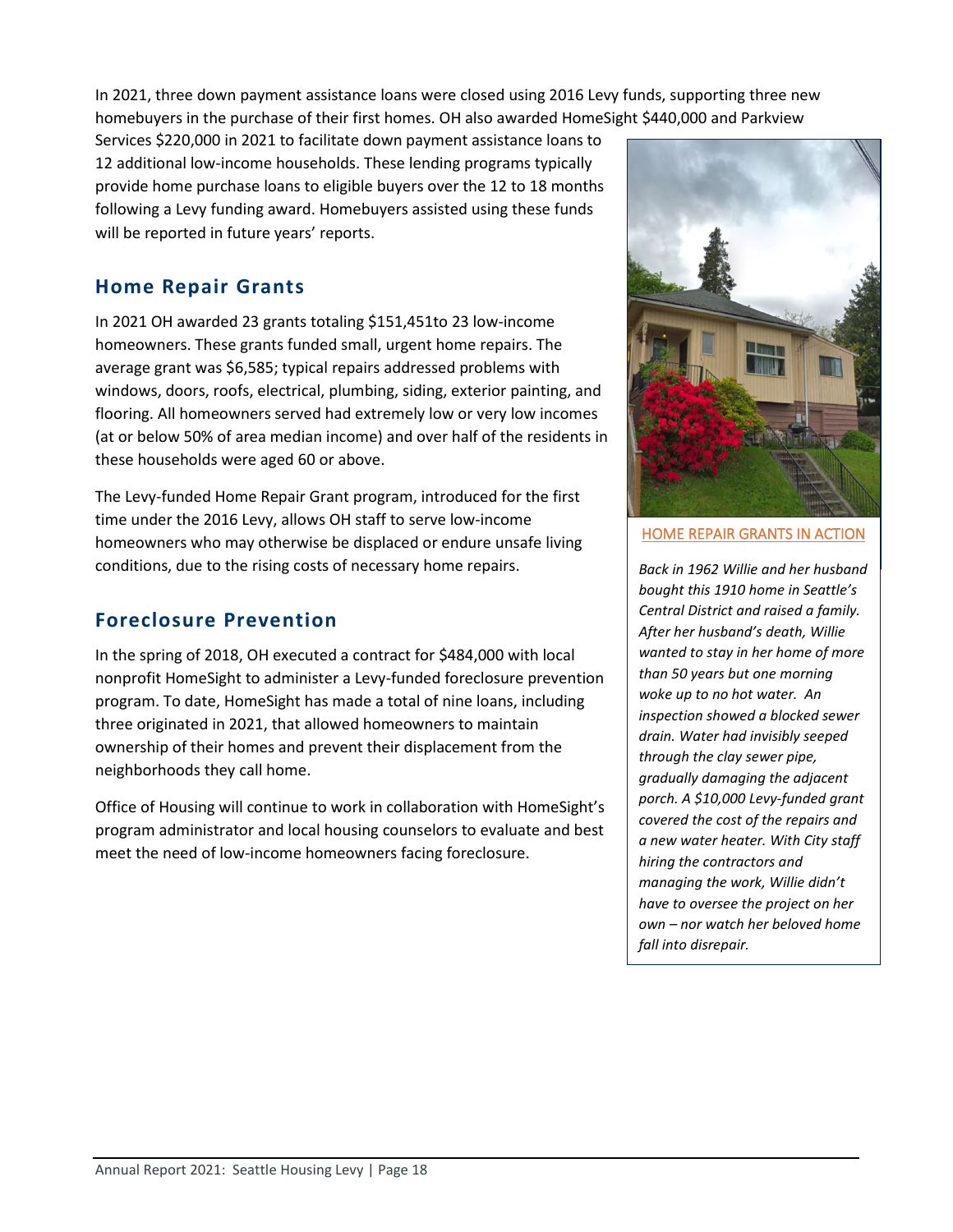# <span id="page-21-0"></span>ACQUISITION AND PRESERVATION PROGRAM

The Acquisition and Preservation Program provides short-term financing for strategic acquisition of sites or buildings for lowincome rental or ownership housing development or preservation. Loan terms of up to five years allow for strategic planning for use of the site, community engagement, formation of development partnerships, and securing funding for housing and other building uses.

The Office of Housing is authorized to have up to \$30 million in A&P Program loans outstanding at any time. Because they are

### **2016 Housing Levy Impact Acquisition & Preservation**

**2021 Outcome:** 657 homes to be developed

**Progress Toward 7-year Goal:** No 7 year goal associated with this program

to be repaid within a five-year timeframe, A&P loans are funded from Levy proceeds dedicated to other Housing Levy programs but are not yet needed for planned projects. Housing outcomes are tracked but the program does not have a housing production goal.

Project sponsors must demonstrate that acquisition financing is necessary for the project to proceed. Loans can be made for land or buildings, including occupied buildings where low-income residents are at risk of displacement. A minimum 20-year affordability period is required.

The loans are repaid when permanent project financing is secured. If long-term City financing is invested in the property, the affordability requirement is extended to 50 years.

# **2021 Summary**

During the 2016 Levy period, OH has made twelve loans under the A&P Program totaling approximately \$77.7 million, \$20.5 million of which have been repaid in prior years. Three loans closed in 2021, financing the acquisition of one newly constructed multifamily residential building and two building sites which will support the creation of a total of 657 affordable apartments. No loans were repaid in 2021.

| <b>Project Name</b><br><b>Project Sponsor</b>                    | <b>Description</b>                                                                                                                                                         | Affordable<br><b>Housing</b><br><b>Units</b> | Loan<br>Amount<br>(SM) |
|------------------------------------------------------------------|----------------------------------------------------------------------------------------------------------------------------------------------------------------------------|----------------------------------------------|------------------------|
| <b>Aurora Heights Housing</b><br>Low Income Housing<br>Institute | Acquisition of a site in Bitter Lake for future development<br>of affordable apartments serving individuals earning a<br>range of incomes up to 30%, 50%, and 60% AMI      | 350                                          | 6.0                    |
| <b>Clay Apartments</b><br>Low Income Housing<br>Institute        | Acquisition of a newly constructed multifamily residential<br>building in Capitol Hill to rapidly serve veterans and<br>individuals experiencing homelessness              | 75                                           | 11.9                   |
| <b>Thunderbird Site</b><br>Mt. Baker Housing<br>Association      | Acquisition of a transit-oriented site in Rainier Beach for<br>future development of affordable apartments serving<br>families and individuals earning at or below 60% AMI | 232                                          | 6.4                    |
| <b>TOTAL</b>                                                     |                                                                                                                                                                            | 657                                          | \$24.3 M               |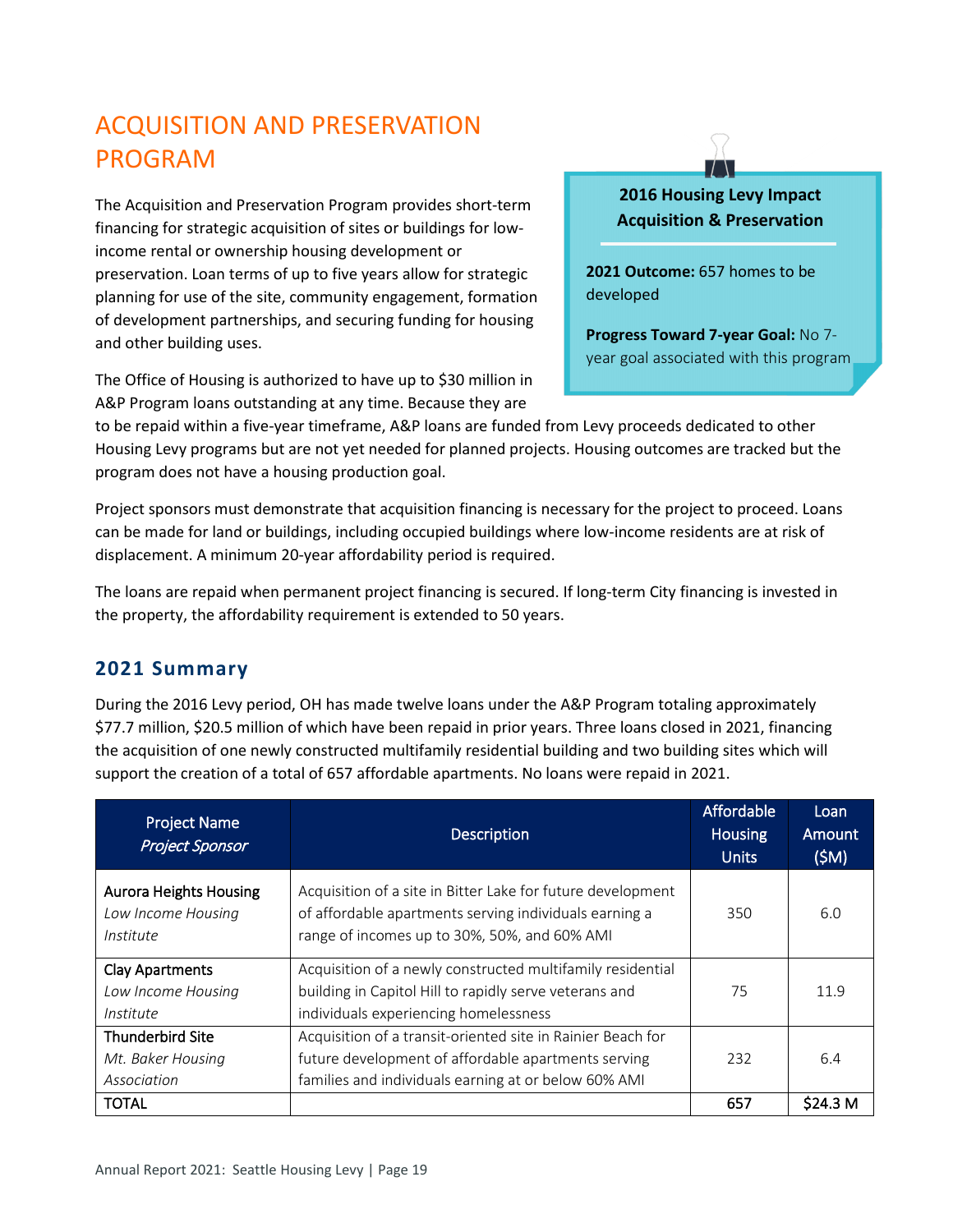# <span id="page-22-0"></span>LEVY FUNDING POLICIES AND ADMINISTRATION

# **Administrative and Financial Plan**

Housing Levy programs are guided by policies in the Levy Administrative and Financial Plan adopted by the City Council every two years. The A & F Plan is prepared by the Office of Housing, with the participation of the Human Services Department and the Housing Levy Oversight Committee. Community members and stakeholders for each of the Levy programs can also participate in the biennial policy review.

# **Allocation of Levy Funds**

All Levy programs award funds through a competitive application process. The Rental Production and Preservation Program and Operating and Maintenance Program funds are awarded via Notices of Fund Availability. Homeownership funds are also awarded to housing development projects and mortgage lending programs through a competitive NOFA process.

When a publicly owned site is available for affordable housing development, Rental and Homeownership funds may be awarded through a site-specific Request for Proposal. The Office of Housing uses the competitive RFP process both to select a developer and award OH development financing. The RFP may be conducted jointly with another public agency, such as King County or Sound Transit, if that agency is making the property available.

For the Acquisition and Preservation Program, applicants submit project proposals on a rolling basis rather than a set deadline, enabling project sponsors to take advantage of market opportunities. As these shortterm loans are repaid, the funds are made available as permanent financing via the other Levy programs.

Homelessness Prevention and Housing Stability Services Program funds are administered by the Seattle Human Services Department, which selects service providers via a competitive Request for Investment process. The selected agencies assist households who are homeless or at risk of homelessness by providing housing stability services and making rent payments directly to the housing owner.

# **Housing Levy Oversight Committee**

A Housing Levy Oversight Committee is appointed by the Mayor and City Council to monitor the progress of Levy programs. The Oversight Committee reports to the Mayor and Council and the public regarding program accomplishments and makes recommendations for policy changes in the Administrative and Financial Plan. The Oversight Committee typically meets quarterly and is staffed by the Office of Housing.